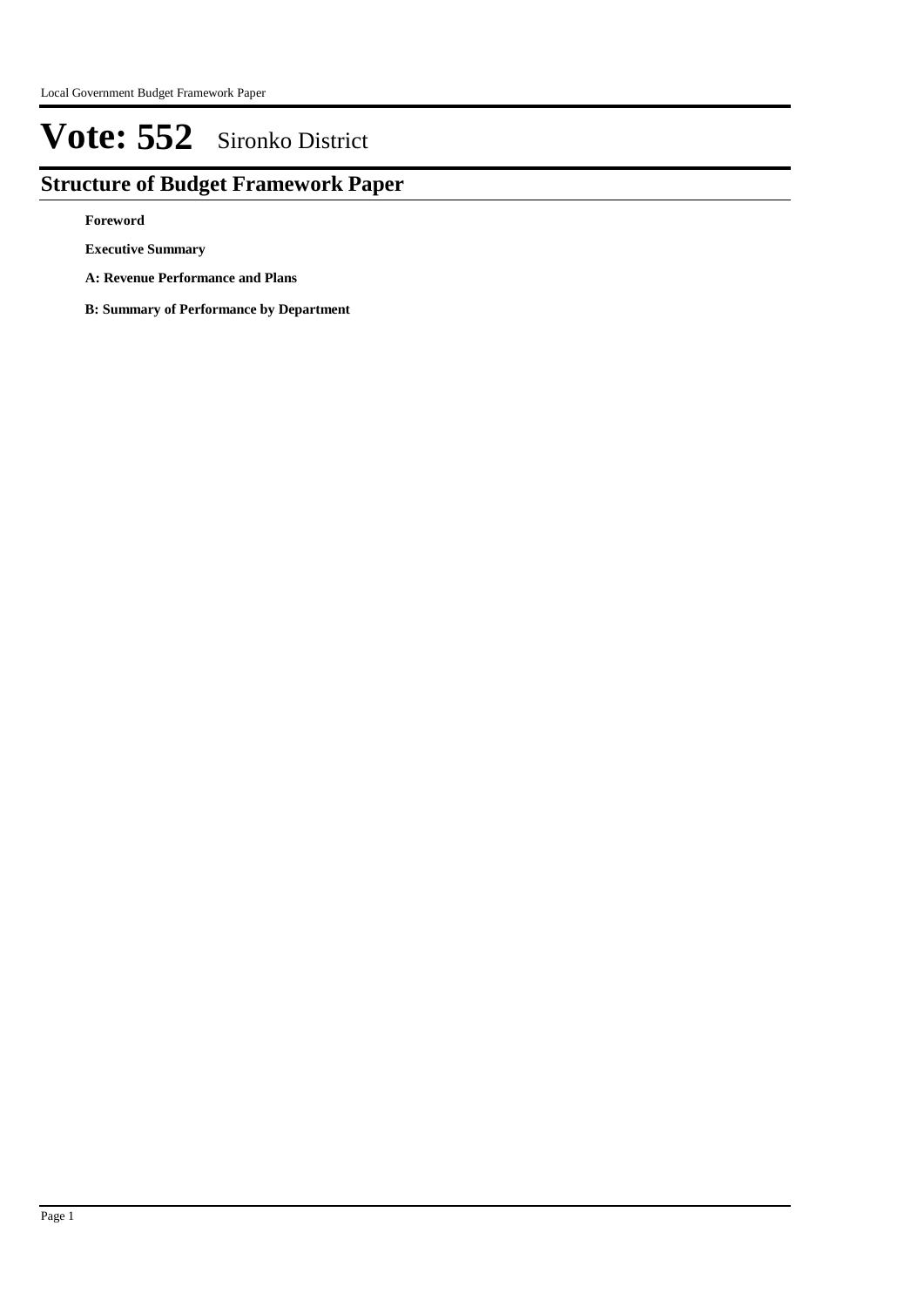## **Foreword**

This budget framework paper has been prepared in a participatory planning manner which involved wide consultations right from the LLGs/sub-counties, the District Technical Planning Committee, District Executive Committee and other stakeholders. This midterm expenditure framework is based on our vision of prosperity for all the people of Sironko.The estimated budget for the period 2016/17 stands at shs. 21,328,567,000. which reflects a significant reduction of 1.8% as compared to the current FY Budget of shs.21,722,400,000., due to reduction in donor support due to the expected closure of SDS-USAID program. SDS programm is exepcted to close in December 2015. The local reveneus projections have been maintained at the level of the current FY 2015/16 but there are fears of not achieving the target due to challenge in Bumalimba land. The funds will therefore be spent in areas that try to eradicate poverty as well as improving livelihoods of the population. The priority areas include increased agricultural productivity through Operation Welfare programme and PRDP3, infrastructural ipmrovement (Community access roads and gravity flow schemes) investment in educational infrastructure and strengthening inspectorate, health infrastructure and equipment. We look forward to successful implementation by all key players including the line Ministries, donors and other development and implementing partners. This District commits itself to diligently play its role in collaboration with government and our development partners. I would like to thank all Stakeholders who have supported this process in one way or the other especially the Ministries of Finance, Planning and Economic Development, Ministry of Local Government, other Line Ministries, the Local Government Finance Commission the Technical Staff and Political leadership of the Council, Development Partners i.e. SDS & STAR - E, UNICEF, which have made contributions toward this budget both in direct monetary support and non-cash/in-kind support to the district. During the first quarter of FY 2015/2016 total revenues received was at 28% however most expenditures were on software activities which included payment of salaries, multsectoral monitoring of projects & progress works on committed projects, however new projects for F/Y 2015/2016 had not been contracted out yet due to delays in procurement process which is at bidding level by the interested contractors. And the works are expected to commence between mid december 2015 and early January 2016. For God and My Country.

**Nabende James Amulamu District Chairperson/Sironko**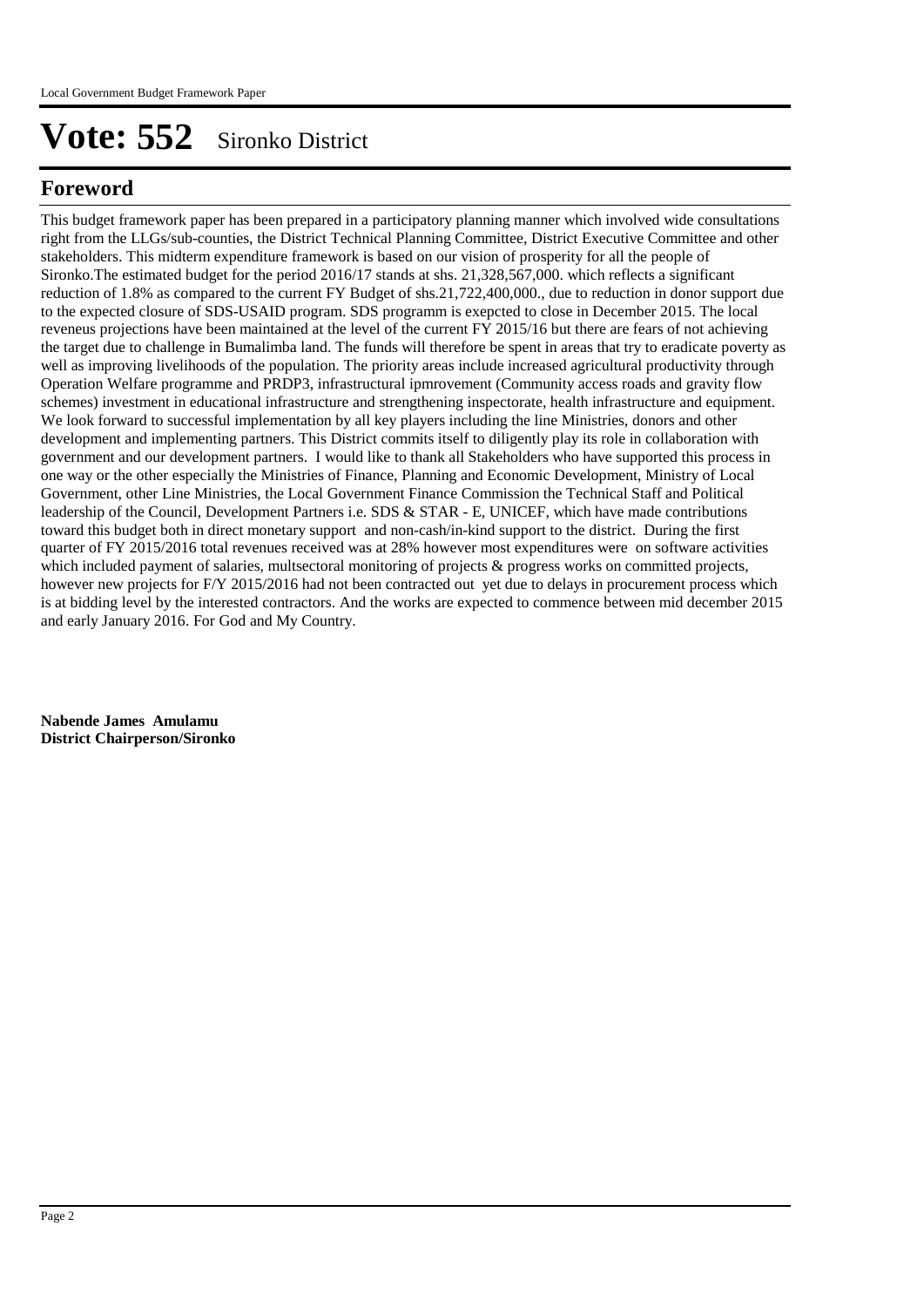### **Executive Summary**

#### **Revenue Performance and Plans**

|                                        | 2015/16                | 2016/17                |                        |
|----------------------------------------|------------------------|------------------------|------------------------|
|                                        | <b>Approved Budget</b> | <b>Receipts by End</b> | <b>Proposed Budget</b> |
| UShs $000's$                           |                        | <b>September</b>       |                        |
| 1. Locally Raised Revenues             | 820,131                | 149,607                | 889,480                |
| 2a. Discretionary Government Transfers | 2,927,691              | 829,211                | 4,440,793              |
| 2b. Conditional Government Transfers   | 15,970,110             | 4,812,665              | 14,665,936             |
| 2c. Other Government Transfers         | 1,051,146              | 222,936                | 941,947                |
| 4. Donor Funding                       | 953,323                | 167,740                | 390,411                |
| <b>Total Revenues</b>                  | 21,722,400             | 6,182,159              | 21,328,567             |

#### *Revenue Performance in the first quarter of 2015/16*

The cumulative outturn for the first quarter was shs. 6,182,159,000 which was 28% of the approved budget of shs. 21,722,400,000 Over performance was due to salary arrears for May and June due to erronous transfer of wage fund to URA. Of the shs. 6,182,159,000 received, shs 6,145,035,000 (99.3%) was disbursed to the speniding accounts across departments as detailed above eaving 37,123,000 (UNICEF release came late and had not been transferred by 30th/9/2015).

#### *Planned Revenues for 2016/17*

The revenue forecast for the period 2016/17 os projected at shs 21,328,567,000, which reflects a reduction of 1.8% as compared to the revenue budget for FY2015/16. The reduction is atributed to reductions in other government transfers allocations, donor support and conditional grants due to reforms in grant transfers.However, despite the reduciton, there is an increment in discretionary government transfers to due to reforms in grant transfers for the period 2016/17 as indicated above. Reduction

#### **Expenditure Performance and Plans**

|                            | 2015/16                |                                                    | 2016/17                |  |
|----------------------------|------------------------|----------------------------------------------------|------------------------|--|
| <b>UShs 000's</b>          | <b>Approved Budget</b> | <b>Actual</b><br><b>Expenditure by</b><br>end Sept | <b>Proposed Budget</b> |  |
| 1a Administration          | 1,152,395              | 339,574                                            | 2,345,486              |  |
| 2 Finance                  | 799,258                | 211,252                                            | 1,158,998              |  |
| 3 Statutory Bodies         | 1,603,329              | 363,342                                            | 405,321                |  |
| 4 Production and Marketing | 381,420                | 72,150                                             | 1,179,295              |  |
| 5 Health                   | 3,383,415              | 909,270                                            | 2,971,004              |  |
| 6 Education                | 11,657,198             | 3,573,296                                          | 11,092,139             |  |
| 7a Roads and Engineering   | 1,125,028              | 269,847                                            | 1,028,286              |  |
| 7b Water                   | 596,471                | 98,587                                             | 384,857                |  |
| 8 Natural Resources        | 137,976                | 29,962                                             | 126,503                |  |
| 9 Community Based Services | 682,067                | 87,608                                             | 497,618                |  |
| 10 Planning                | 122,314                | 37,505                                             | 107,137                |  |
| 11 Internal Audit          | 81,527                 | 22,145                                             | 31,923                 |  |
| <b>Grand Total</b>         | 21,722,400             | 6,014,539                                          | 21,328,567             |  |
| Wage Rec't:                | 12,619,996             | 4,015,703                                          | 12,591,072             |  |
| Non Wage Rec't:            | 5,770,269              | 1,521,952                                          | 6,086,740              |  |
| Domestic Dev't             | 2,378,813              | 363,839                                            | 2,260,345              |  |
| Donor Dev't                | 953,322                | 113,046                                            | 390,411                |  |

#### *Expenditure Performance in the first quarter of 2015/16*

The cumulative expenditure across departments was shs.6,014,539,000 reflecting 98% absorption of the funds released and this is attributed to improved release arrangements by the MoFPED to LGs. The unspent balancesof shs.167,620,000 is mainly or projects under departments due to procurement process delay and procedures.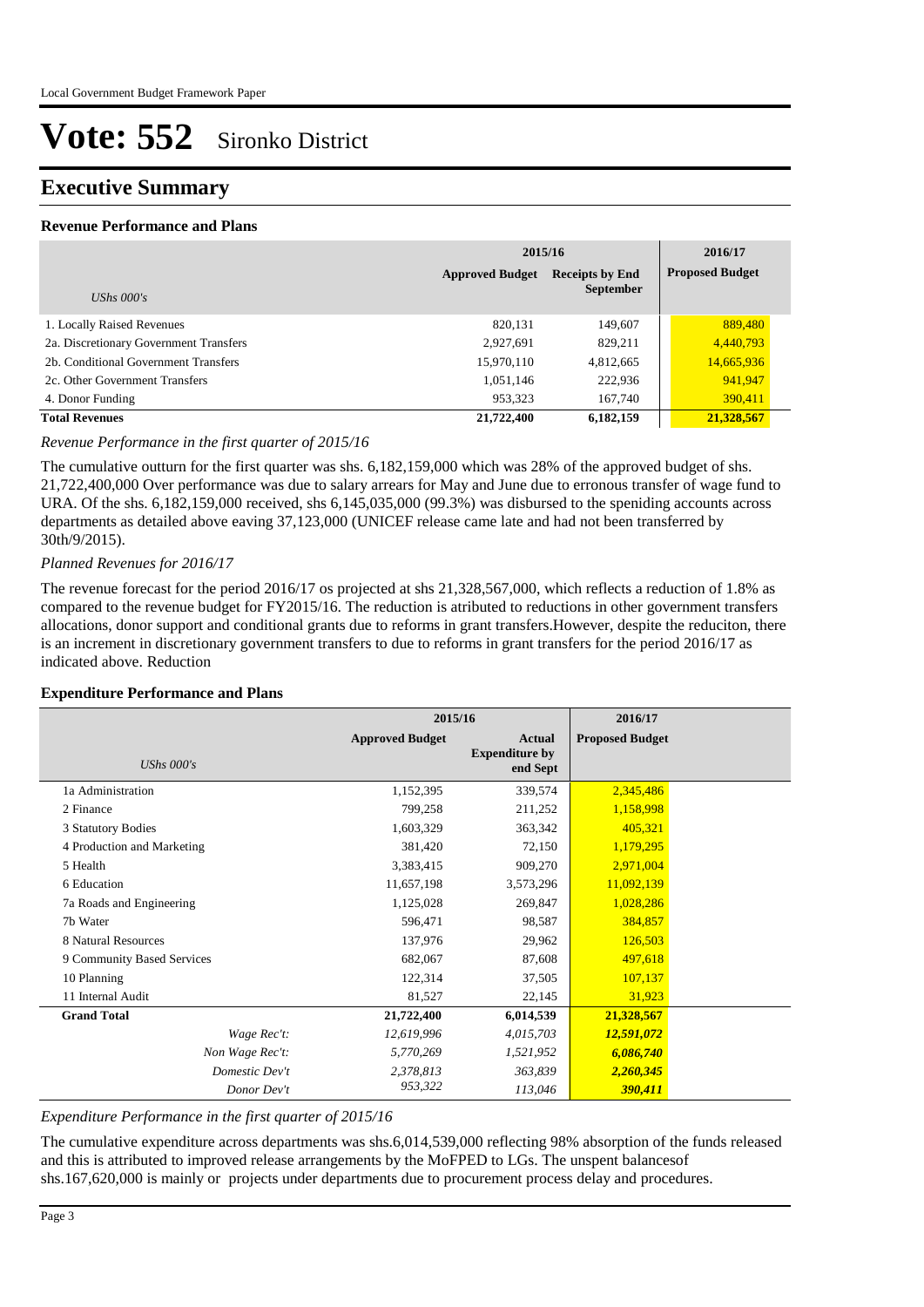### **Executive Summary**

#### *Planned Expenditures for 2016/17*

The changes in resource allocations are mainly under the PRDP3 where the guidelines priority focus has been shifted to (70%) for Livelihood improvement as opposed to the infrastracture improvement in the Local Governments.

#### *Medium Term Expenditure Plans*

The medium term expenditure plans for the district will focus on livelihood improvement and service delivery under PRDP3 and emphasis will be on establishing agric demonstration and mulitplication sites in Mutufu, Buyola, supporting farmer group value addition enterprises, construction of slaughters at Bugusege, Gombe, Magga- Market in Buteza, improvement of market infrastracture in Mutufu, Gombe, Salalira, Patto, and Sironko and Budadiri TCs. Under administration focus will be constrcution of B

#### **Challenges in Implementation**

Staffing gaps due to inadequate wage provision constraints mainly in the Human Resource sector, Planninig Unit, Education, sector, and health. However, deliberate efforts are underway to the Ministry of Public service to consider adequate wage allocation to the district enable recruitment of key staff to fill critical positions.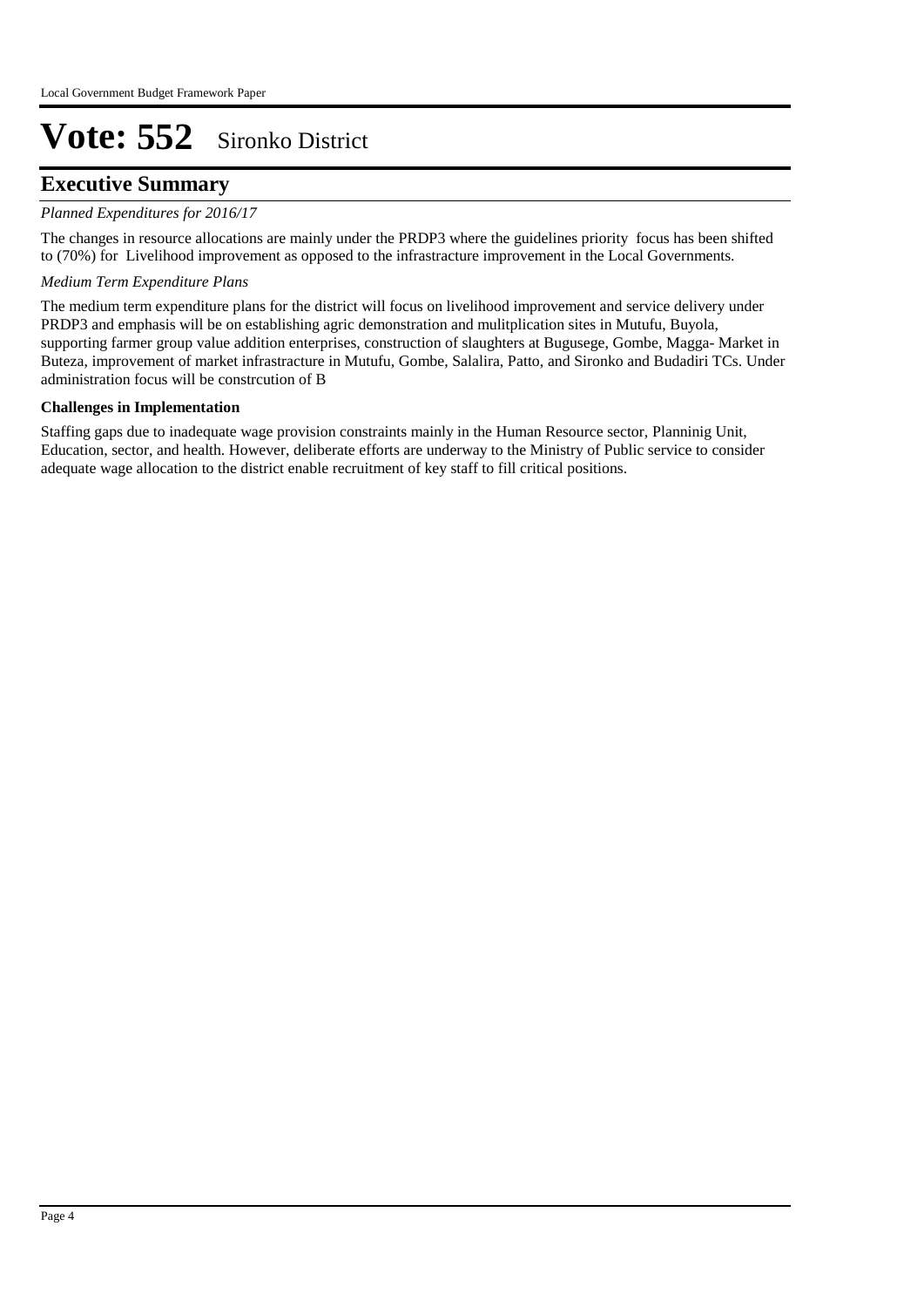## **A. Revenue Performance and Plans**

|                                                          | 2015/16                | 2016/17                |                        |
|----------------------------------------------------------|------------------------|------------------------|------------------------|
|                                                          | <b>Approved Budget</b> | <b>Receipts by End</b> | <b>Proposed Budget</b> |
| UShs $000's$                                             |                        | <b>September</b>       |                        |
| <b>1. Locally Raised Revenues</b>                        | 820,131                | 149,607                | 889,480                |
| Group registration                                       | 1,480                  | 120                    | 1,480                  |
| Park Fees                                                | 68,170                 | $\mathbf{0}$           | 68,170                 |
| Other licences                                           |                        | $\overline{0}$         | 66,450                 |
| Other Fees and Charges                                   | 28,948                 | $\mathbf{0}$           | 28.948                 |
| Miscellaneous                                            | 5,056                  | 29,580                 | 5,056                  |
| <b>Locally Raised Revenues</b>                           |                        | 58,454                 |                        |
| Local Hotel Tax                                          | 510                    | $\mathbf{0}$           |                        |
| Local Government Hotel Tax                               |                        | $\mathbf{0}$           | 510                    |
| Property related Duties/Fees                             | 113,143                | $\overline{0}$         | 113,143                |
| <b>Inspection Fees</b>                                   | 2,765                  | 50                     | 2,765                  |
| Market/Gate Charges                                      | 146,727                | 12,627                 | 146,727                |
| Ground rent                                              | 37,565                 | $\overline{0}$         | 37,565                 |
| <b>Business licences</b>                                 | 35,098                 | 5,730                  | 35,098                 |
| <b>Application Fees</b>                                  | 15,525                 | 105                    | 15,525                 |
| Animal & Crop Husbandry related levies                   | 2,500                  | 11,770                 | 2,500                  |
| <b>Agency Fees</b>                                       |                        | 1,010                  | 10,232                 |
| Advertisements/Billboards                                | 55,714                 | $\mathbf{0}$           | 55,714                 |
| <b>Advance Recoveries</b>                                | 7,335                  | $\overline{0}$         |                        |
| <b>Land Fees</b>                                         | 71,074                 | 2,060                  | 71,074                 |
| <b>Registration of Businesses</b>                        | 68,844                 | $\overline{0}$         | 68,844                 |
| Rent & rates-produced assets-from private entities       | 71,601                 | $\mathbf{0}$           | 71,601                 |
| Tax Tribunal - Court Charges and Fees                    | 100                    | $\Omega$               | 100                    |
| Local Service Tax                                        | 79,101                 | 28,100                 | 79,101                 |
| Registration (e.g. Births, Deaths, Marriages, etc.) Fees | 8,876                  | $\mathbf{0}$           | 8,877                  |
| 2a. Discretionary Government Transfers                   | 2,927,691              | 829,211                | 4,440,793              |
| District Discretionary Development Equalization Grant    | 640,094                | 128,019                | 1,560,836              |
| Urban Unconditional Grant (Non-Wage)                     | 148,023                | 37,006                 | 145,345                |
| Urban Discretionary Development Equalization Grant       | $\overline{0}$         | $\mathbf{0}$           | 102,862                |
| District Unconditional Grant (Wage)                      | 1,471,321              | 491,586                | 1,460,517              |
| District Unconditional Grant (Non-Wage)                  | 387,696                | 96,924                 | 890,709                |
| Urban Unconditional Grant (Wage)                         | 280,558                | 75,677                 | 280,525                |
| 2b. Conditional Government Transfers                     | 15,970,110             | 4,812,665              | 14,665,936             |
| <b>Transitional Development Grant</b>                    | 22,000                 | 5,500                  | 38,543                 |
| Support Services Conditional Grant (Non-Wage)            | 1,150,843              | 226,870                | 730,801                |
| Sector Conditional Grant (Wage)                          | 10,893,756             | 3,542,736              | 10,893,709             |
| Sector Conditional Grant (Non-Wage)                      | 2,239,571              | 702,007                | 2,444,779              |
| Development Grant                                        | 1,663,941              | 335,552                | 558,104                |
| 2c. Other Government Transfers                           | 1,051,146              | 222,936                | 941,947                |
| Youth Livelihood Programme (YLP)                         | 217,017                | 54,476                 |                        |
| support to recruit health staff                          |                        | 10,122                 |                        |
| Roads Maintenance (Road Fund)                            | 742,015                | 158,339                |                        |
| $CAIP$ II                                                | 47,113                 | $\mathbf{0}$           |                        |
| Roads maintenance (URF)                                  |                        | $\mathbf{0}$           | 714,930                |
| Youth Livelihood programme                               |                        | $\overline{0}$         | 217,017                |
| VODP Phase 2                                             | 15,000                 | $\overline{0}$         |                        |
| <b>UNEB/PLE</b>                                          | 10,000                 | $\overline{0}$         |                        |
| <b>UNEB</b>                                              |                        | $\mathbf{0}$           | 10,000                 |
| PCY                                                      | 20,000                 | $\boldsymbol{0}$       |                        |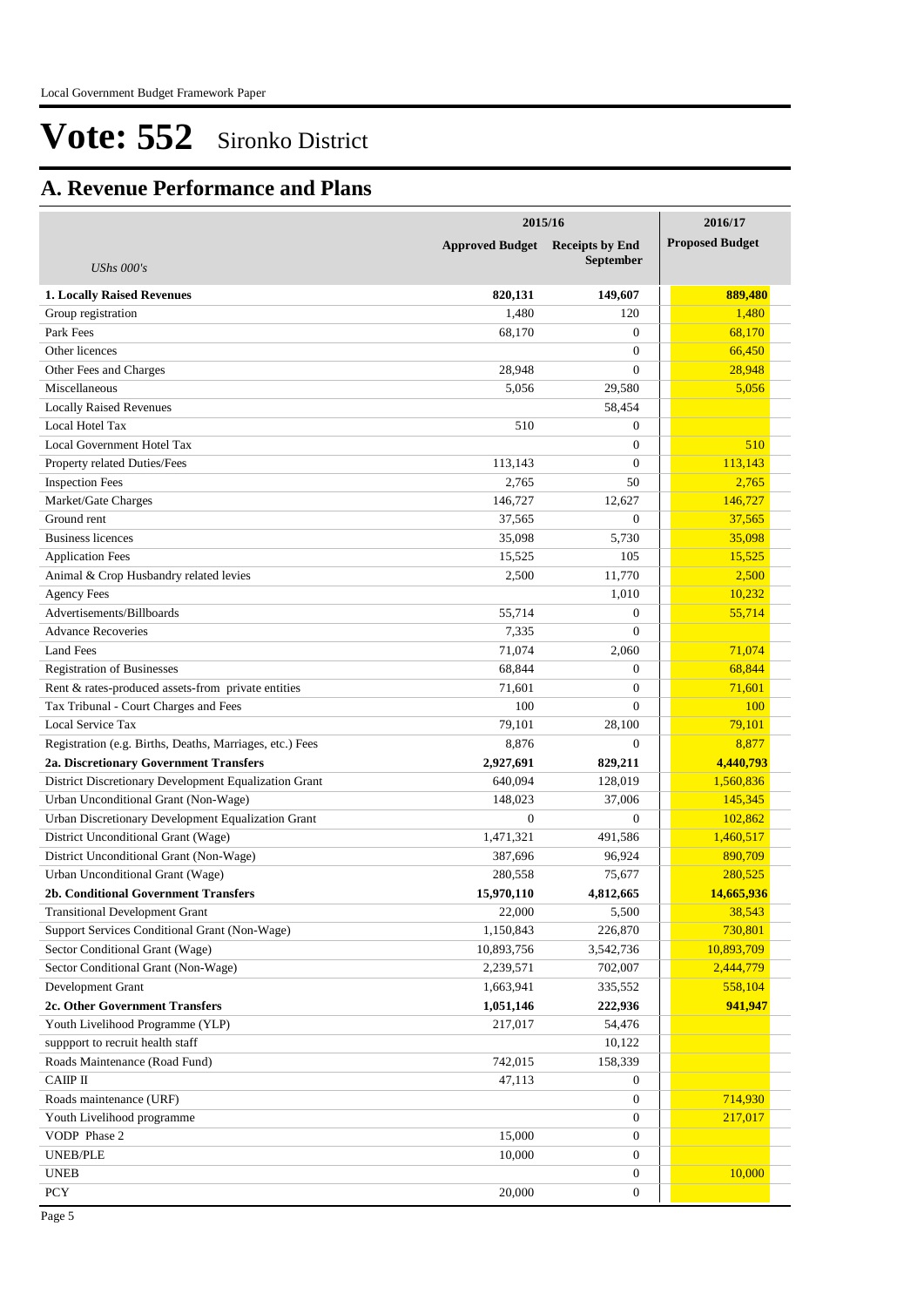### **A. Revenue Performance and Plans**

| <b>4. Donor Funding</b> | 953,323    | 167,740        | 390,411    |
|-------------------------|------------|----------------|------------|
| Donor Funding           |            | 33,833         |            |
| GAVI                    | 14,916     | $\overline{0}$ | 14,916     |
| <b>POLIO</b>            | 262,967    | $\Omega$       | 262,967    |
| <b>SDS</b>              | 562,912    | 104,012        |            |
| Uganda AIDS commision   | 40,000     | $\overline{0}$ |            |
| <b>UNICEF</b>           | 72,528     | 29,895         | 72,528     |
| Uganda AIDS commission  |            | $\overline{0}$ | 40,000     |
| <b>Total Revenues</b>   | 21,722,400 | 6,182,159      | 21,328,567 |

#### **Revenue Performance in the first Quarter of 2015/16**

#### *(i) Locally Raised Revenues*

The first quarter local revenue outturn was shs.149,607,000 which was 18% of the overal local revenue budget of shs. 820,131,000 and 72% of the planned local revenue outturn for for first quarter of shs.205,033,000. Poor performance attributed to low outturn for all local reveneu sources for the period under except for local service tax which performed far beyond the expected.

#### *(ii) Central Government Transfers*

The first quarter central government releases amounted to shs.5,864,812,000 which was 29% of the approved central government budget to the district of shs.19,948,948,000 and 118% of planned budget for the first quarter budget of shs.4984,736,000. Over performance was attributed to wage arrears which acumulated due to erronous transfer of wage funds for the month of May and June to URA during deduction processing by Accountant general's office. The release for capital development grants for the

#### *(iii) Donor Funding*

First quarter donor budget support outturn was shs. 167,740,000 which was 18% of the approved budget for donor funding and 70.3% of the planned quarterly donor budget of shs. 238,331,000. Under performance was attributed to performance scores for the sectors benefiting from SDS -USIAD grant, no release for GAVI, Uganda AIDS commission ,and polio.

#### **Planned Revenues for 2016/17**

#### *(i) Locally Raised Revenues*

The total Local revenue forecast for F/Y 2016/2017 is shs 889,480,000 which reflects an increment of 8% of the total annual budget estimates as compared to F/Y2015/16's budget of shs 820,131,000. The increment is attributed to other sources of local revenue i.e agency fees and other licences from leving private school licence which were not captured during Local reveneu projections for the period 2015/16.

#### *(ii) Central Government Transfers*

*(iii) Donor Funding* The total Central Government Transfers for the F/Y 2016/17 is shs 20,048,676,000 which is 90% of the total annual budget of shs. 21,328,567,000. This reflects an increment o.49% in the central government transfers as compared to that of the FY2015/16. The increment is attributed to reforms in the central government transfers to the local governments.

The total donor funds forecast for F/Y 2016/2017 stands at shs 390,411,000 which represnts 59% reduction as compared to that of FY2015/16 which is shs. 953,323,000.The reduction is attributed to the expected phase out of SDS- USIAD support by the FY2016/17.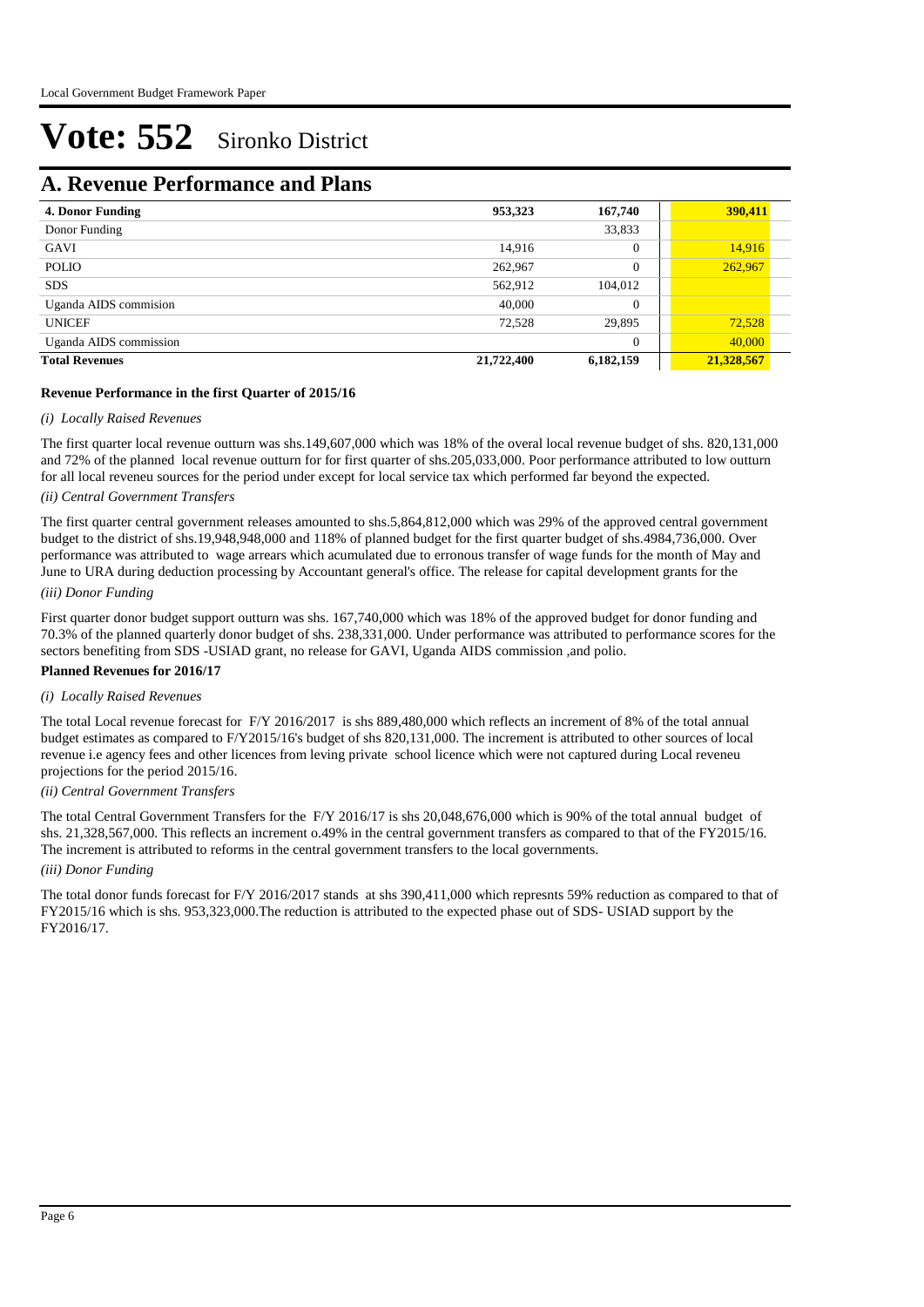## **Summary of Performance and Plans by Department**

### *Workplan 1a: Administration*

#### **(i) Overview of Workplan Revenue and Expenditures**

| <b>UShs Thousand</b>                                 |                           | 2015/16                       | 2016/17                          |
|------------------------------------------------------|---------------------------|-------------------------------|----------------------------------|
|                                                      | Approved<br><b>Budget</b> | <b>Outturn by</b><br>end Sept | <b>Proposed</b><br><b>Budget</b> |
| A: Breakdown of Workplan Revenues:                   |                           |                               |                                  |
| <b>Recurrent Revenues</b>                            | 898,051                   | 292,607                       | 2,168,880                        |
| District Unconditional Grant (Non-Wage)              | 96,710                    | 47,572                        | 90.710                           |
| District Unconditional Grant (Wage)                  | 368,053                   | 137,531                       | 368,053                          |
| <b>Locally Raised Revenues</b>                       | 97,098                    | 13,105                        | 553,447                          |
| Multi-Sectoral Transfers to LLGs                     | 300,944                   | 85,736                        |                                  |
| Support Services Conditional Grant (Non-Wage)        | 35,246                    | 8.662                         | 730,801                          |
| Urban Unconditional Grant (Non-Wage)                 |                           | $\Omega$                      | 145,345                          |
| Urban Unconditional Grant (Wage)                     |                           | $\Omega$                      | 280.525                          |
| <b>Development Revenues</b>                          | 254,345                   | 48,074                        | 176,606                          |
| District Discretionary Development Equalization Gran | 241,404                   | 46,341                        | 176,606                          |
| Donor Funding                                        | 4,395                     | $\Omega$                      |                                  |
| Multi-Sectoral Transfers to LLGs                     | 8,546                     | 1,734                         |                                  |
| <b>Total Revenues</b>                                | 1,152,395                 | 340,681                       | 2,345,486                        |
| <b>B: Overall Workplan Expenditures:</b>             |                           |                               |                                  |
| Recurrent Expenditure                                | 898,051                   | 292,143                       | 2,168,880                        |
| Wage                                                 | 492,707                   | 183,240                       | 648,578                          |
| Non Wage                                             | 405,343                   | 108,902                       | 1,520,303                        |
| Development Expenditure                              | 254,345                   | 47,431                        | 176,606                          |
| Domestic Development                                 | 249,950                   | 47,431                        | 176,606                          |
| Donor Development                                    | 4,395                     | $\overline{0}$                | $\overline{0}$                   |
| <b>Total Expenditure</b>                             | 1,152,395                 | 339,574                       | 2,345,486                        |

*Revenue and Expenditure Performance in the first quarter of 2015/16*

The departmental outturn first quarter was shs 340,681,000 which which was 30% of the approved budget of shs. 1,152,395,000 and 118% of the planned budget for the first quarter. Over performance was due to over high allocation unconditional nonwage and unconditional wage (due wage processing errors fotr the month June 2015),and multisectoral transfers for LLGs recurrent.

The cumulative expenditure as at 30th september was shs. 339,574,000 which was 29% of the approved expenditure and 108% o

#### *Department Revenue and Expenditure Allocations Plans for 2016/17*

The expected reveneus for the period 2016/17 stands at shs2,345,486,000 reflecting and increment in the budgetary allocation 104% as compare to the FY2015/16 budget due to reforms in the central grant transfers which intorduced the support to services conditional grant nonwage to the department.

#### **(ii) Summary of Past and Planned Workplan Outputs**

#### *Physical Performance in the first quarter of 2015/16*

4 Staff trained in career development (Town clekr Budadiri TC, sub county chief Bukiyi, Examiner of accounts Sironko, Completion of re-wiring of th administration block, procurement of two sets of sofa set for CAO and chairperson's office, supervision of LLGs, salary processing for all staff, servicing and maintenance of CAO's vehicle, facilitated CAO's office for workshops, pursuing legal matters in court.

#### *Plans for 2016/17 by Vote Function*

The key outputs for the period 2016/17 will include constrcution of the distrcit stores, procurement of furniture for the climate change resource centre, staff for career development courses, induction of newly recruited staff,monitoring of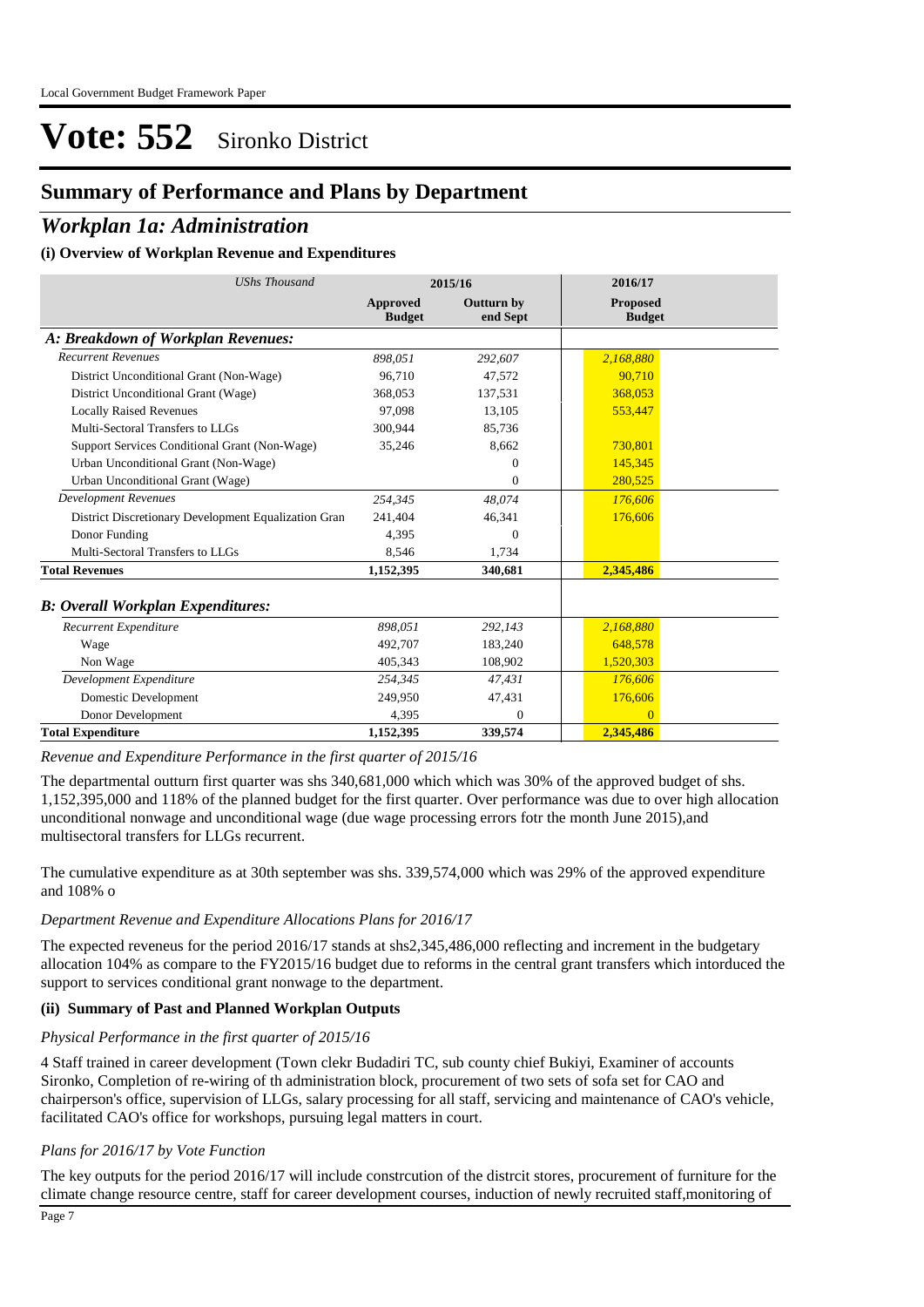### *Workplan 1a: Administration*

LLGs activities, processing of salary payment for staff, equiping the central registry for proper storage of staff records, CAO's vehicle maintenance, supporting procurment unit to handle procurement processes.

#### *Medium Term Plans and Links to the Development Plan*

The medium term plans will continue to focus on the achievement of the district vision. And priority will be on improving service delivery in through recruitment of critical staff to bring the existing gaps, turmacking of the district compound using the low cost labour intensive technology, supporting LLGs to construct administration offices, installation of solar panels on, facilitate capacity building activities aimed at building capacity of staff to delivery services effectively.

#### **(iii) Details of Off-Budget Activities carried out by NGOs, Central Government, the Private Sector and Donors**

No -off budget support has been communicated to the department for period 2016/17

#### **(iv) The three biggest challenges faced by the department in improving local government services**

#### *Inadequate staffing in human resource 1.*

The currently human resource is understaffed and given the reforms on decentralization of salary payment, pension and gratuity, it poses overwhelming demands to the sector.

#### *Multiple policy reforms 2.*

The reforms in regard human resource i.e decentralization of salary, pension and gratuity payments given the staffing gaps in Human Resource sector and planning unit have led to delays in the compilation and submission of reports.

#### *Land conflicts and grabbing 3.*

The district is experiencing many cases of land conflicts and grabbing by unscrupulous individuals thus affecting local revenue collections

### *Workplan 2: Finance*

#### **(i) Overview of Workplan Revenue and Expenditures**

| <b>UShs Thousand</b>                      | 2015/16                          |                               | 2016/17                          |
|-------------------------------------------|----------------------------------|-------------------------------|----------------------------------|
|                                           | <b>Approved</b><br><b>Budget</b> | <b>Outturn by</b><br>end Sept | <b>Proposed</b><br><b>Budget</b> |
| A: Breakdown of Workplan Revenues:        |                                  |                               |                                  |
| <b>Recurrent Revenues</b>                 | 798,566                          | 210,057                       | 1,158,998                        |
| District Unconditional Grant (Non-Wage)   | 76,266                           | 5,152                         | 723,606                          |
| District Unconditional Grant (Wage)       | 418,463                          | 86,559                        | 333,674                          |
| <b>Locally Raised Revenues</b>            | 101,638                          | 49,216                        | 101,718                          |
| Multi-Sectoral Transfers to LLGs          | 202,199                          | 69,130                        |                                  |
| <b>Development Revenues</b>               | 692                              | 1,195                         | $\theta$                         |
| Multi-Sectoral Transfers to LLGs          | 692                              | 1,195                         |                                  |
| <b>Total Revenues</b>                     | 799,258                          | 211,252                       | 1,158,998                        |
| <b>B</b> : Overall Workplan Expenditures: |                                  |                               |                                  |
| Recurrent Expenditure                     | 798,566                          | 210,056                       | 1,158,998                        |
| Wage                                      | 486,254                          | 107,575                       | 333,674                          |
| Non Wage                                  | 312,312                          | 102,481                       | 825,324                          |
| Development Expenditure                   | 692                              | 1,196                         | $\theta$                         |
| Domestic Development                      | 692                              | 1,196                         | 0                                |
| Donor Development                         | $\theta$                         | $\theta$                      | $\Omega$                         |
| <b>Total Expenditure</b>                  | 799,258                          | 211,252                       | 1,158,998                        |

*Revenue and Expenditure Performance in the first quarter of 2015/16*

The department has an annual plan of shs 799,258,000 & funds so far received were shs 211,252,000 which is 106% of the quarter budget & 26% of the Annual Budget. Over performance was due to over payment on Salaries due to June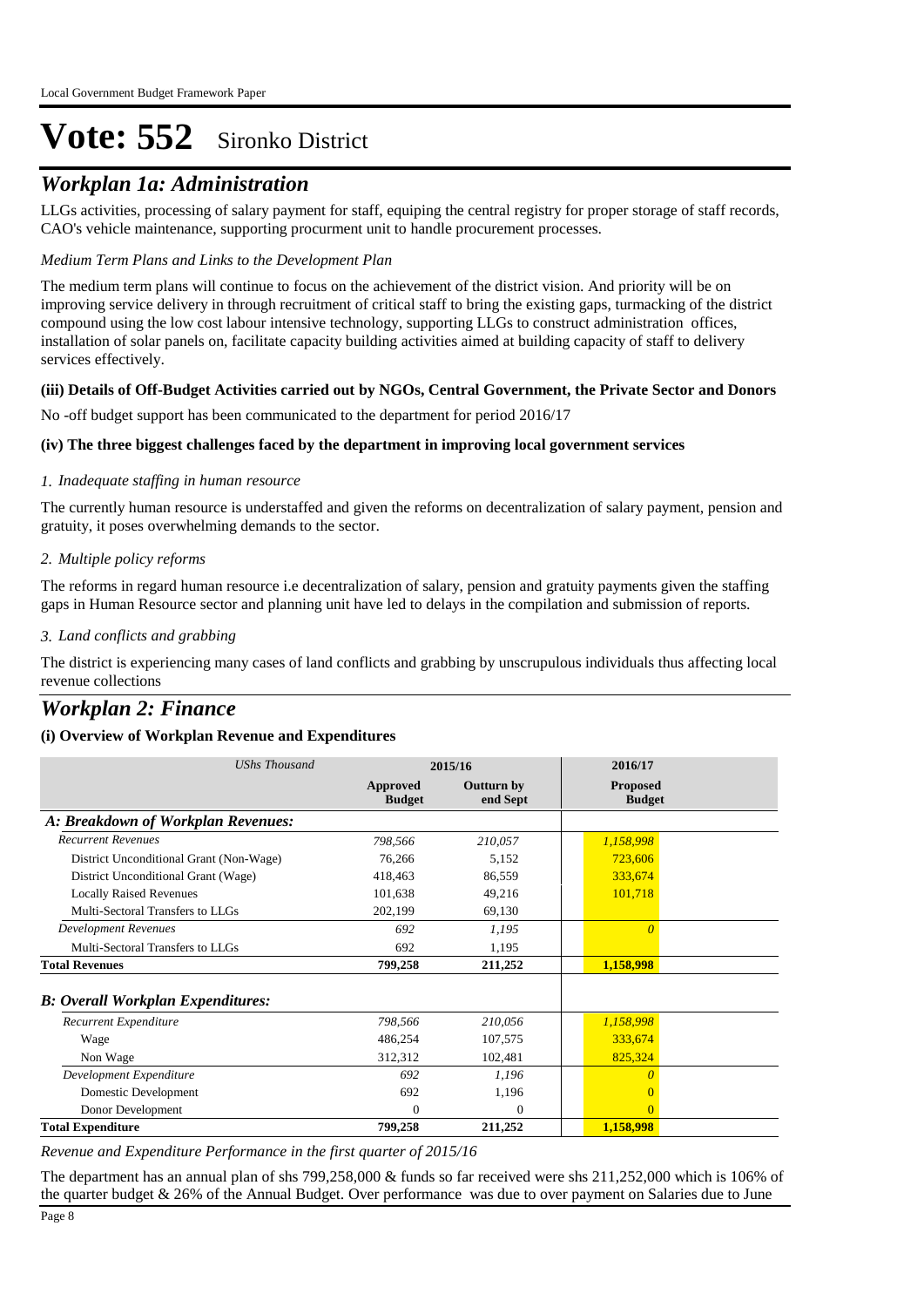### *Workplan 2: Finance*

#### salary payment challenges.

The Q1 budget was shs 199,815,000 & the sector received shs 211,252,000 representing 106% of the quarter budget, despite higher outturn there was under performance on unconditional nonwage which performed at 27% & the over performance in loca

#### *Department Revenue and Expenditure Allocations Plans for 2016/17*

The departmental approved budget and expenditure for FY2016/17 stands at shs.1158998,000 which reflects and increment of 40% to due to reforms in grants transfers as compared to the Budget for the period 2015/16.

#### **(ii) Summary of Past and Planned Workplan Outputs**

#### *Physical Performance in the first quarter of 2015/16*

Final Accounts prepared & submitted to Auditor General & Accountant General on 31/08/2015, Annual performance report prepared & submitted to MOFPED & District Executive committee on 31/08/2015, 31 Staff Salaries paid for June, July, August & September 2015, 3 monthly accountability reports prepared and submitted to district executive committee, 3 Release schedules collected from MOFPED & Followup on Salary & salary arrears issues with MOFPED carried out, Consultations on the new chart of Acco

#### *Plans for 2016/17 by Vote Function*

Final Accounts prepared, Budget framework paper & Performance contract prepared, 4 Quarterly Performance Reports prepared; Budget Estimates prepared and presented to council, LLGs Monitored & supervised on local revenue collection, Utilities tendered , Budget conference held

#### *Medium Term Plans and Links to the Development Plan*

The medium term plans will continue to focus on, Assessment of local revenue centres, revenue mobilization, supervison and mentoring LLG finance in prudent financial management, spearheading the budget process, procurement of accountability stationery and ensuring that the finance department manages resources in a prudent, efficient and effective manner.

#### **(iii) Details of Off-Budget Activities carried out by NGOs, Central Government, the Private Sector and Donors**

There are no off budgets undertaken in this department

#### **(iv) The three biggest challenges faced by the department in improving local government services**

#### *Storage Facilities 1.*

Limitation of space for staff & storage of records. The department lacks storage facility for financial documents, hence misplacement of documents/loss . In additon there is no distrcit store block for storage of goods delivered by suppliers.

#### *lack of transport equipment 2.*

Lack of transport/vehicle for revenue mobilization, supervision and monitoring hence poor local revenue collec

*3.*

## *Workplan 3: Statutory Bodies*

| UShs Thousand                           | 2015/16                   |                               | 2016/17                          |
|-----------------------------------------|---------------------------|-------------------------------|----------------------------------|
|                                         | Approved<br><b>Budget</b> | <b>Outturn by</b><br>end Sept | <b>Proposed</b><br><b>Budget</b> |
| A: Breakdown of Workplan Revenues:      |                           |                               |                                  |
| <b>Recurrent Revenues</b>               | 1.603.329                 | 367,178                       | 405,321                          |
| District Unconditional Grant (Non-Wage) | 16,895                    | 6.015                         | 26,509                           |
| District Unconditional Grant (Wage)     | 236.941                   | 104.320                       | 236,942                          |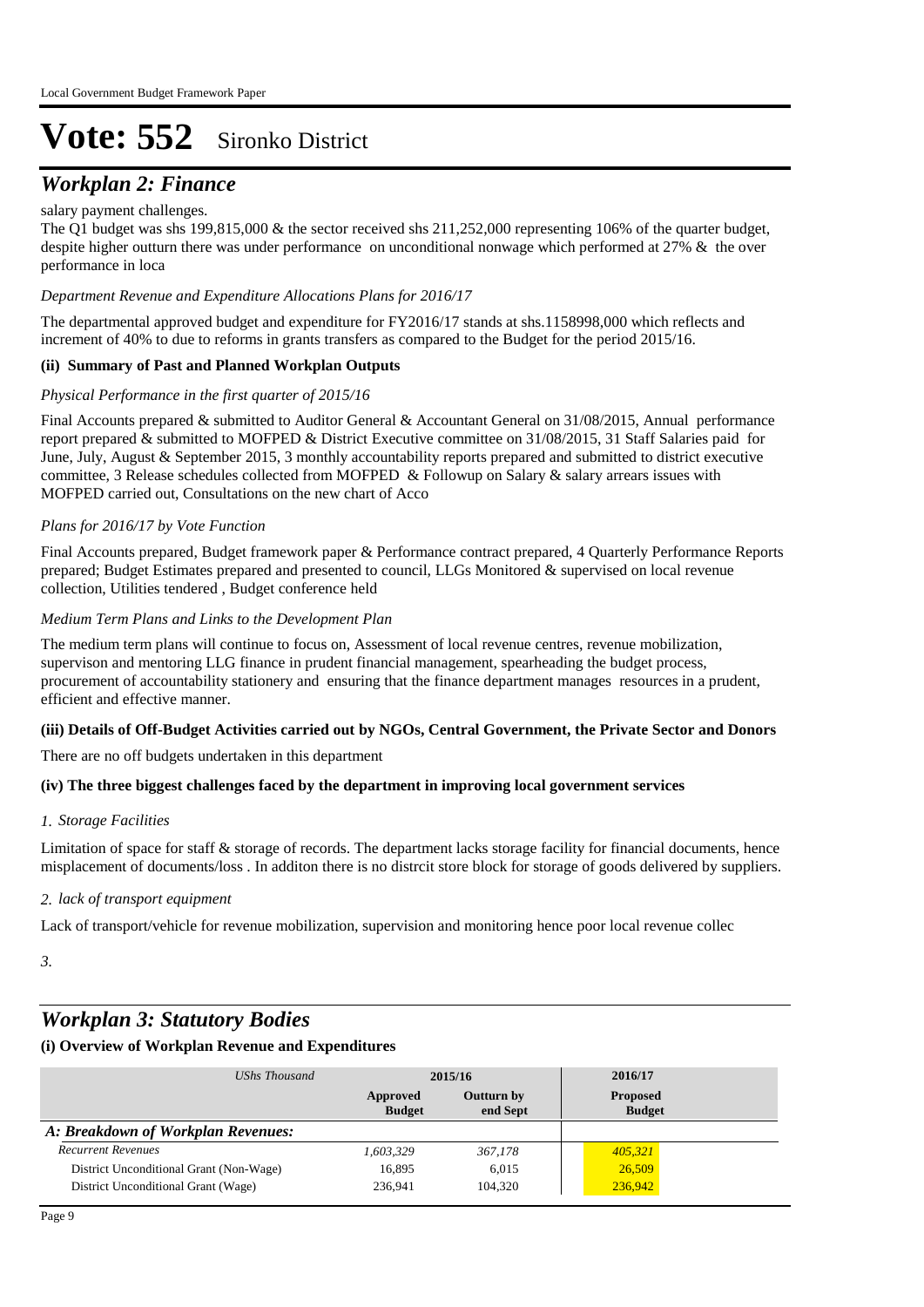### *Workplan 3: Statutory Bodies*

|                           |                               | 2016/17                          |  |
|---------------------------|-------------------------------|----------------------------------|--|
| Approved<br><b>Budget</b> | <b>Outturn by</b><br>end Sept | <b>Proposed</b><br><b>Budget</b> |  |
| 141,870                   | 14,860                        | 141,870                          |  |
| 119,699                   | 18,601                        |                                  |  |
|                           | 10,122                        |                                  |  |
| 1,087,924                 | 211,140                       |                                  |  |
|                           | 2,120                         |                                  |  |
| $\theta$                  | 100                           | $\Omega$                         |  |
|                           | 100                           |                                  |  |
| 1,603,329                 | 367,278                       | 405,321                          |  |
|                           |                               |                                  |  |
| 1,603,329                 | 363,242                       | 405,321                          |  |
| 236,943                   | 19,089                        | 236,942                          |  |
| 1,366,386                 | 344,154                       | 168,379                          |  |
| 0                         | 100                           |                                  |  |
| 0                         | 100                           |                                  |  |
| 0                         | $\Omega$                      | $\Omega$                         |  |
| 1,603,329                 | 363,342                       | 405,321                          |  |
|                           |                               | 2015/16                          |  |

#### *Revenue and Expenditure Performance in the first quarter of 2015/16*

The departmental outturn first quarter was shs 367,278,000 which which was 23% of the approved budget of shs. 1,603,329,000 and 9% of the planned budget for the first quarter. Lower performance was due to lower for councillors allowance and Ex-gratia, pension for teachers, local reveneu allocation, and multisectoral transfers for LLGs.However, there was over allocation of non wage to the department due to council activities.

The cumulative expenditure as at 30th september was shs. 363,342,00

#### *Department Revenue and Expenditure Allocations Plans for 2016/17*

The expected budget for the period 2016/17 stands at shs. 405,321,000 reflects a reduction of 75% in budgetary allocation as compared the FY 2015/16 budget.due to the transfer reforms particularly the introduction for support services conditional grant non wage for pension and gratuity payment to be managed under administration department as opposed to the original proposal of Statutory bodies department.

#### **(ii) Summary of Past and Planned Workplan Outputs**

#### *Physical Performance in the first quarter of 2015/16*

1 State of affairs report presented & discussed & workplans revised, ULGA meeting attended by Clerk to Council, District chairperson & Speaker, Incapacity/Death contribution made to Councillor Deo Bulafu, Evaluation & Approval of prequalified firms, 1 Standing Committee Session held District State of affairs report Approved, LCV Councillors monthly allowance paid to 30 Councillors & 1 Deputy Speaker for July, August & September 2015.

#### *Plans for 2016/17 by Vote Function*

Thekey outputs for the period 206/17 will include; Facilitation of 6 council meeting, 4 standing committees, 4 PAC meetings, 6DSC meetings to appointment new stff, approval study leave, confirm staff in service, handle disciplinary cases for staff, facilitation of district contract committee meeting for ward contracts, pre-qualification of service providers, approval of bid documents,and facilitation of 10 land board meetings.

#### *Medium Term Plans and Links to the Development Plan*

The key outputs as aligned to DDPII will include;Facilitation of council meeting, standing committees, PAC meetings, DSC meetings to appointment new stff, approval study leave, confirm staff in service, handle disciplinary cases for staff, facilitation of district contract committee meeting for ward contracts, pre-qualification of service providers, approval of bid documents,and facilitation of land board meetings and construction of the district council hall.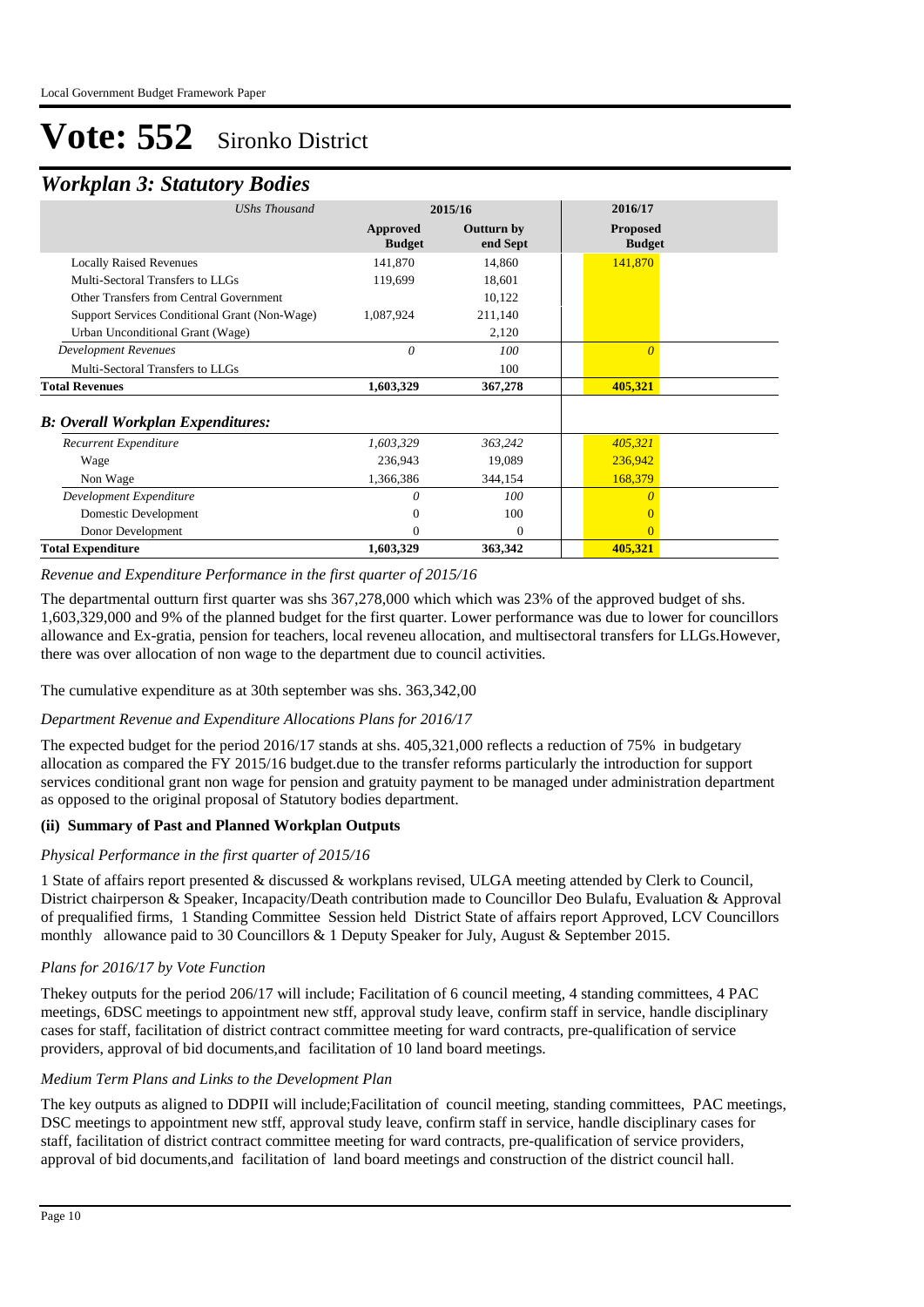## *Workplan 3: Statutory Bodies*

No- Off budget support has been communicated and confirmed to the department. **(iii) Details of Off-Budget Activities carried out by NGOs, Central Government, the Private Sector and Donors** 

#### **(iv) The three biggest challenges faced by the department in improving local government services**

*Inadequate facilitation to the sector 1.*

Due dwindling local revenue collections, the sector funding has increasing affected.

*2.*

*3.*

## *Workplan 4: Production and Marketing*

#### **(i) Overview of Workplan Revenue and Expenditures**

| <b>UShs Thousand</b>                                 |                           | 2015/16                | 2016/17                          |  |
|------------------------------------------------------|---------------------------|------------------------|----------------------------------|--|
|                                                      | Approved<br><b>Budget</b> | Outturn by<br>end Sept | <b>Proposed</b><br><b>Budget</b> |  |
| A: Breakdown of Workplan Revenues:                   |                           |                        |                                  |  |
| <b>Recurrent Revenues</b>                            | 300,434                   | 68,775                 | 359,952                          |  |
| District Unconditional Grant (Non-Wage)              | 3.028                     | $\Omega$               | 3.028                            |  |
| District Unconditional Grant (Wage)                  | 98,129                    | 24,033                 | 136,942                          |  |
| <b>Locally Raised Revenues</b>                       | 6.711                     | 600                    | 10,711                           |  |
| Multi-Sectoral Transfers to LLGs                     | 901                       | 0                      |                                  |  |
| Other Transfers from Central Government              | 15,000                    | $\Omega$               |                                  |  |
| Sector Conditional Grant (Non-Wage)                  | 27,136                    | 6,760                  | 59,760                           |  |
| Sector Conditional Grant (Wage)                      | 149,529                   | 37,382                 | 149,511                          |  |
| <b>Development Revenues</b>                          | 80.987                    | 15,354                 | 819.343                          |  |
| Development Grant                                    | 54,801                    | 13,724                 |                                  |  |
| District Discretionary Development Equalization Gran | 15,347                    | $\Omega$               | 819,343                          |  |
| Multi-Sectoral Transfers to LLGs                     | 10.839                    | 1,629                  |                                  |  |
| <b>Total Revenues</b>                                | 381,420                   | 84,128                 | 1,179,295                        |  |
| <b>B: Overall Workplan Expenditures:</b>             |                           |                        |                                  |  |
| Recurrent Expenditure                                | 300,434                   | 63,623                 | 359,952                          |  |
| Wage                                                 | 247.658                   | 51,325                 | 286,454                          |  |
| Non Wage                                             | 52,776                    | 12,299                 | 73,498                           |  |
| Development Expenditure                              | 80,987                    | 8,526                  | 819,343                          |  |
| Domestic Development                                 | 80,987                    | 8,526                  | 819,343                          |  |
| Donor Development                                    | $\Omega$                  | $\Omega$               | $\Omega$                         |  |
| <b>Total Expenditure</b>                             | 381,420                   | 72,150                 | 1,179,295                        |  |

*Revenue and Expenditure Performance in the first quarter of 2015/16*

The department outturn for the Q1 was shs. 84,128,000 which was 22% of the approved budget of shs. 381,420,000 and 88% of the planned budget for the period under review of shs. 95,355,000. under performance was due to low outturn for Local revenue, non allcooation of unconditional wage, and other government transfers and multisectoral transfers for LLGs. However, despite that there was an over outturn for wage due salary arrears for the month of June 2015 which was not paid due to erronous tran

#### *Department Revenue and Expenditure Allocations Plans for 2016/17*

The expected revenues for the period 2016/17 stands at shs.1,179,295,000 which reflects and increment in the budgetary allocation of 102% due changes in the implementation guidelines for PRDP3 which requires 70% of the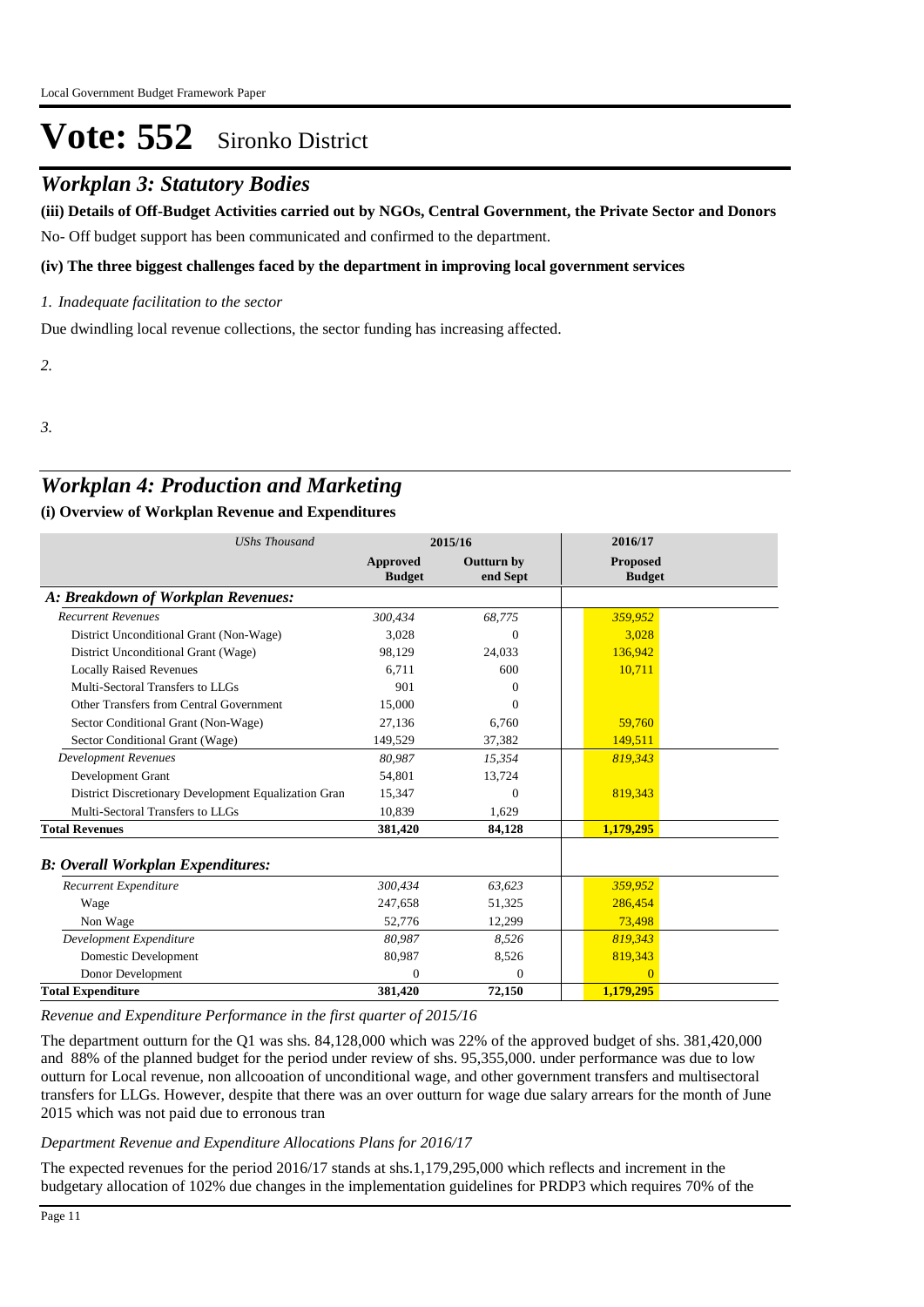## *Workplan 4: Production and Marketing*

PRDP funding ton invested in production sector for livelihood improvement.

#### **(ii) Summary of Past and Planned Workplan Outputs**

#### *Physical Performance in the first quarter of 2015/16*

Staff Salaries paid for July, August & September 2015 ,1 Planning and review meeting for Heads of sectors held at district headquarters, Utility Bills - UMEME paid on time at district HQTs

,Veterinary Sector vaccinated 175,600 aniimals i.e (5,000 heads of cattle against FMD,600 Dogs/Cats against Rabies Disease and , 170 ,000 birds against NCD/IB , in all the 21 LLGs. Crop Sector conducted 1 Pest ad Disease Surveillance,1 Agri Staff Review meeting and Agric Data Collection ,and Fisheries Se

#### *Plans for 2016/17 by Vote Function*

The expected key physical outputs for the period 2016/17 will include; construction of a slaughter shed in Gombe market- Bugitimwa s/county, establishment of a banana multiplication centre on Mutufu- land, construction of a slaughter shed in Buteza market, establishment of A queen rearing demonstration site for technology demonstration and dissemination centre, procurmement of Tsetse traps for cattle corridor.

#### *Medium Term Plans and Links to the Development Plan*

The medium plans in line with DDPII priorities will continues to focus on projects and investments geared towards the improvement house incomes, food security, production and producitivity, value addition, construction of market infrastructure for agric agric produce, promoting tourism, cooperatives, SACCOs for farmers, as well promoting market linkages for agriculture.

#### **(iii) Details of Off-Budget Activities carried out by NGOs, Central Government, the Private Sector and Donors**

No off budget support for period 2016/17 has been confirmed.

#### **(iv) The three biggest challenges faced by the department in improving local government services**

#### *Inadequate extension staff 1.*

The policy shift in the implementation of NAADS program left the sector very few extension staff, thus provision of agric services has dwindled since.however, effort are under to recruit extension staff to fill the gaps.

*2.*

#### *3.*

### *Workplan 5: Health*

| UShs Thousand                                        |                           | 2015/16                       | 2016/17                          |
|------------------------------------------------------|---------------------------|-------------------------------|----------------------------------|
|                                                      | Approved<br><b>Budget</b> | <b>Outturn by</b><br>end Sept | <b>Proposed</b><br><b>Budget</b> |
| A: Breakdown of Workplan Revenues:                   |                           |                               |                                  |
| <b>Recurrent Revenues</b>                            | 2.496.398                 | 786.383                       | 2,450,600                        |
| District Unconditional Grant (Non-Wage)              | 3.028                     | $\Omega$                      | 3,028                            |
| <b>Locally Raised Revenues</b>                       | 6.413                     | 1,023                         | 10,413                           |
| Multi-Sectoral Transfers to LLGs                     | 50,658                    | 5,427                         |                                  |
| Sector Conditional Grant (Non-Wage)                  | 186,045                   | 46,511                        | 186,905                          |
| Sector Conditional Grant (Wage)                      | 2,250,255                 | 733,422                       | 2,250,255                        |
| <b>Development Revenues</b>                          | 887.017                   | 145,081                       | 520,404                          |
| Development Grant                                    | 277,536                   | 55,507                        | 57,874                           |
| District Discretionary Development Equalization Gran |                           | $\overline{0}$                | 55,576                           |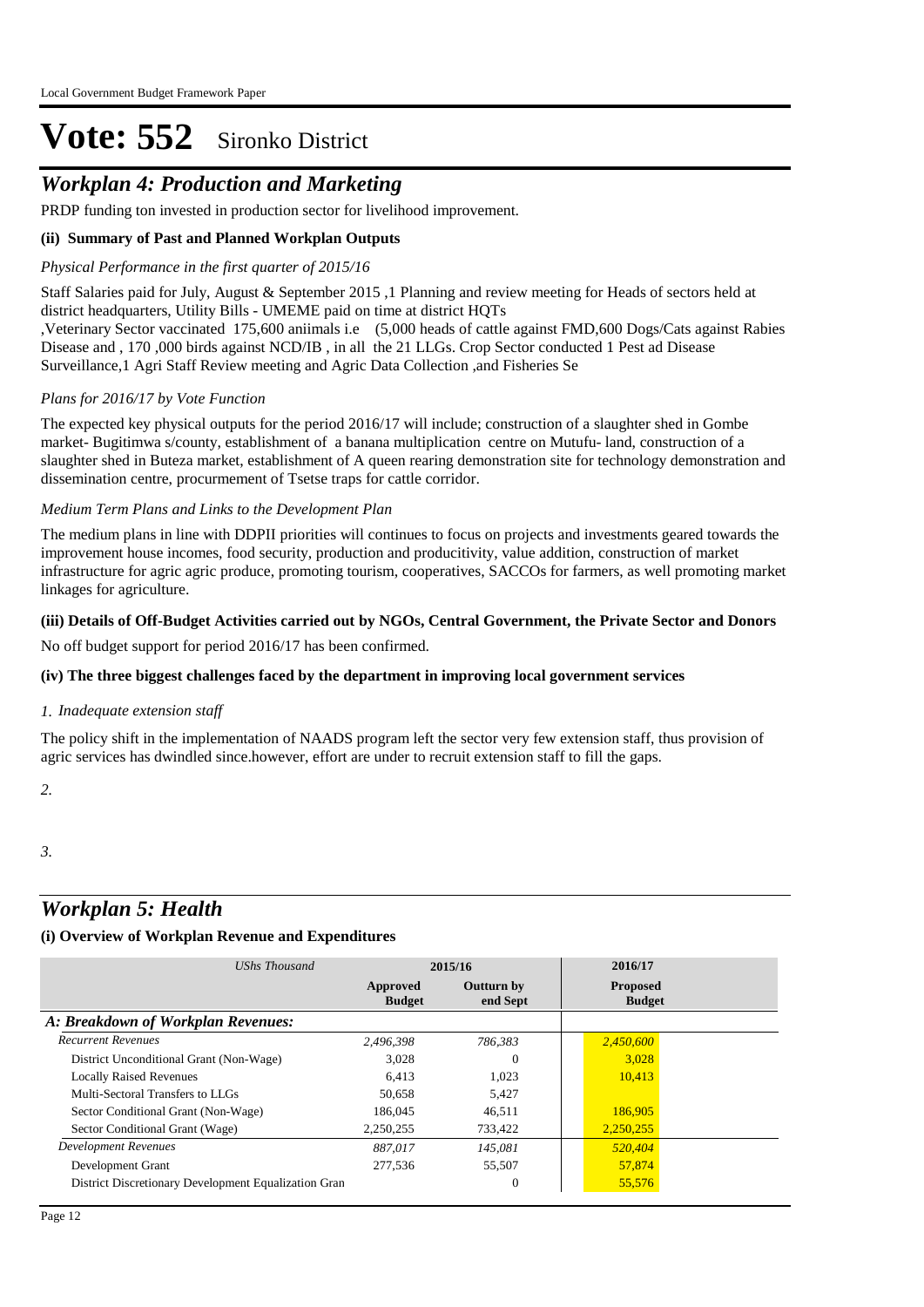### *Workplan 5: Health*

| ┻                                        |                           |                        |                                  |
|------------------------------------------|---------------------------|------------------------|----------------------------------|
| UShs Thousand                            |                           | 2015/16                | 2016/17                          |
|                                          | Approved<br><b>Budget</b> | Outturn by<br>end Sept | <b>Proposed</b><br><b>Budget</b> |
| Donor Funding                            | 608,876                   | 89,155                 | 390,411                          |
| Multi-Sectoral Transfers to LLGs         | 605                       | 418                    |                                  |
| <b>Transitional Development Grant</b>    | $\Omega$                  | $\Omega$               | 16,543                           |
| <b>Total Revenues</b>                    | 3,383,415                 | 931,464                | 2,971,004                        |
| <b>B: Overall Workplan Expenditures:</b> |                           |                        |                                  |
| Recurrent Expenditure                    | 2,496,398                 | 785,290                | 2,450,600                        |
| Wage                                     | 2,250,255                 | 733,422                | 2,250,255                        |
| Non Wage                                 | 246,144                   | 51,868                 | 200,345                          |
| Development Expenditure                  | 887,017                   | 123,980                | 520,404                          |
| Domestic Development                     | 278,141                   | 55,684                 | 129,993                          |
| Donor Development                        | 608,876                   | 68,296                 | 390,411                          |
| <b>Total Expenditure</b>                 | 3,383,415                 | 909,270                | 2,971,004                        |

#### *Revenue and Expenditure Performance in the first quarter of 2015/16*

The department outturn for the Q1 was shs. 931,464,000 which was 28% of the approved budget of shs. 3,383,415,000 and and 110% of the planned budget for the period under review of shs. 931,464,000. Over performance was due to over outturn for wage due salary arrears for the month of June 2015 which was not paid due to erronous transfers of wage funds to URA by the office of the Accountant general.

#### *Department Revenue and Expenditure Allocations Plans for 2016/17*

The projected reveunes for the period 2016/17 stands at shs.2,971,004,000 which reflects a reduction of 12% as compared to FY 2015/16 budget due to grants transfer reforms and also donor budget due to close of SDS program.

#### **(ii) Summary of Past and Planned Workplan Outputs**

#### *Physical Performance in the first quarter of 2015/16*

The key outputs achieved for the first quarter included; Payment of outstanding obligations on DHO's office construction, fencing of Buwasa HCIV, pit latrine and Buwasa HCIV, supervision of LHUs, motorcycle servicing, transportstion of Blood samples for CD4 count testing, technical supervision of projects, submission of Q1 report to MoH, 170,233,858 worth of essential medicines delivered to 22 Government Aided health facilities by National Medical Stores, holding quarterly DHMT meeting under SDS

#### *Plans for 2016/17 by Vote Function*

The key priority outputs for the period 2016/17 will include; renovation of Bumumulo maternity ward, installation of solar on DHO's office, completion of Buwasa threatre, constrcution of a placenta pit in Budadiri HCIV, Fencing of Bugitimwa HCIII, and rehabilition of staff houses at Budadiri HCIV, conducting quarterly support supervison to all Health facilities, (HCIVs, HCIIIs, and HCIIs includging NGO health facilties, conducting quarterly 4 quarterly DHMT meetings, reviewing monthly payrolls,

#### *Medium Term Plans and Links to the Development Plan*

The medium term plans for the sector continues to focus on improving health service delivery in the district through to guarantee a healthy population by rehabilitating thexisting health facilties, staff quarters for the health at facitiy level, regular supervsion and inspection of health faciltities, construction of the district store, continuous rehabilitation of Budadiri HCIV and Buwasa HCIV,promoting EPI activities to ensure child survival, timely payment of staff salaries as motivation, fil

#### **(iii) Details of Off-Budget Activities carried out by NGOs, Central Government, the Private Sector and Donors**

Off - budget support activities, under the sector will include; family planning by UHMG, Malaria prevention by PACE, HIV/AIDS STAR-E , budget not yet communicated..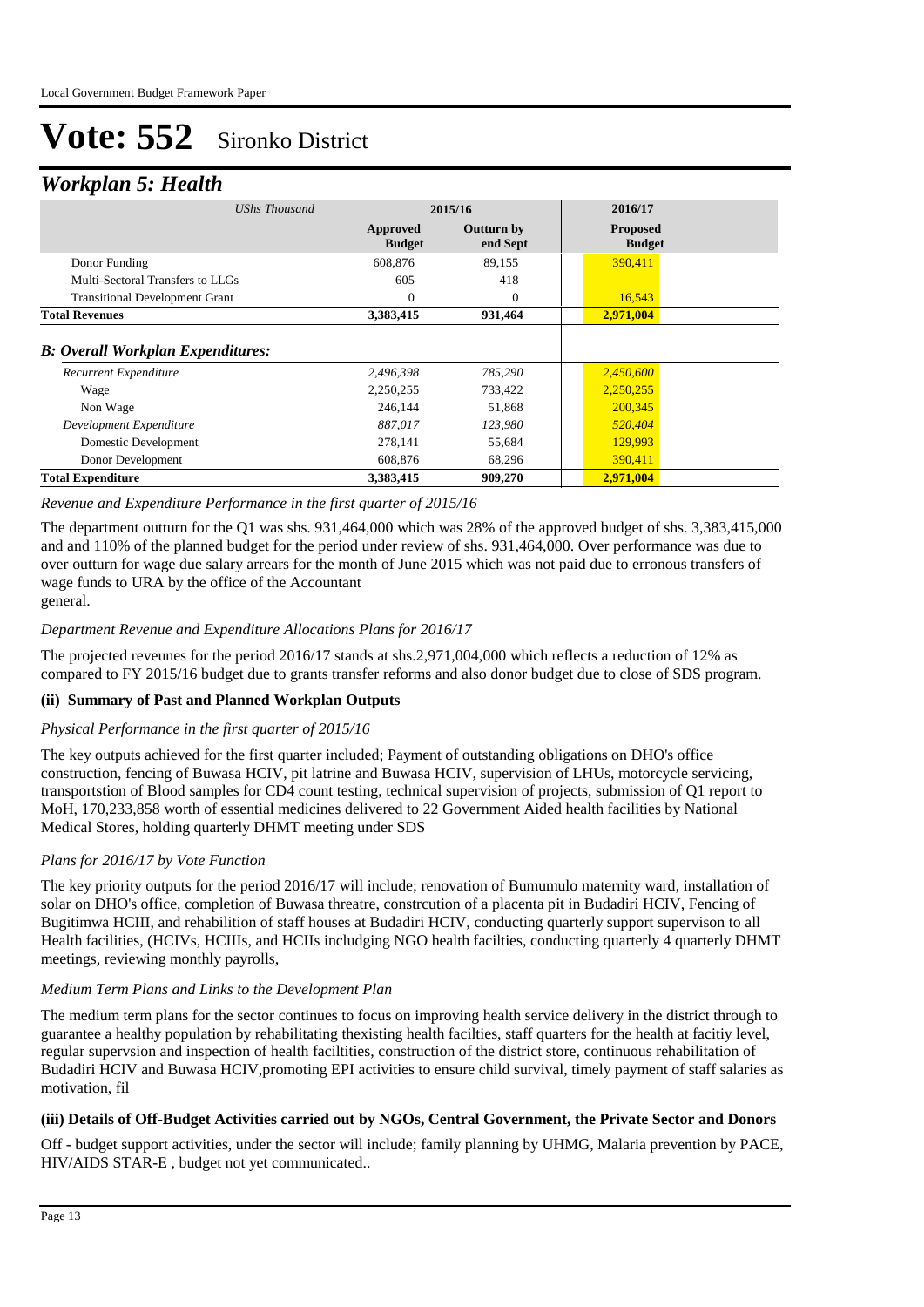## *Workplan 5: Health*

#### **(iv) The three biggest challenges faced by the department in improving local government services**

#### *Lack of the medical store 1.*

The district does not have a medical store for proper storage of drugs and medical equipments

#### *Low establishment for VHTs & Inadequate support for M&E 2.*

Recently with support from SDS-USAID, 695 VHTs were identified and trained which brings the establishment to 54% leaving a gap of 46%. There are no HMIS tools for VHTs to enhance data collection and reporting.

#### *Failure to retain staff in hard to reach areas 3.*

Three quarters of Sironko district is hard to reach, however, the district does not benefit from the hard to reach allowances for staff across the board.

### *Workplan 6: Education*

#### **(i) Overview of Workplan Revenue and Expenditures**

| <b>UShs Thousand</b>                                 |                           | 2015/16                | 2016/17                          |  |
|------------------------------------------------------|---------------------------|------------------------|----------------------------------|--|
|                                                      | Approved<br><b>Budget</b> | Outturn by<br>end Sept | <b>Proposed</b><br><b>Budget</b> |  |
| A: Breakdown of Workplan Revenues:                   |                           |                        |                                  |  |
| <b>Recurrent Revenues</b>                            | 10,498,628                | 3,409,912              | 10,649,406                       |  |
| District Unconditional Grant (Non-Wage)              | 4.940                     | 525                    |                                  |  |
| District Unconditional Grant (Wage)                  | 43,680                    | 13,598                 | 43,680                           |  |
| <b>Locally Raised Revenues</b>                       | 3,526                     | $\Omega$               | 10,200                           |  |
| Multi-Sectoral Transfers to LLGs                     | 6,209                     | 250                    |                                  |  |
| Other Transfers from Central Government              | 10,000                    | $\Omega$               | 10,000                           |  |
| Sector Conditional Grant (Non-Wage)                  | 1,936,300                 | 623.607                | 2,091,583                        |  |
| Sector Conditional Grant (Wage)                      | 8,493,972                 | 2,771,931              | 8,493,944                        |  |
| <b>Development Revenues</b>                          | 1,158,570                 | 221,386                | 442,732                          |  |
| Development Grant                                    | 775,713                   | 155,143                | 238,266                          |  |
| District Discretionary Development Equalization Gran | 111.840                   | 17,616                 | 204,466                          |  |
| Donor Funding                                        | 233,418                   | 44,750                 |                                  |  |
| Multi-Sectoral Transfers to LLGs                     | 37,599                    | 3,877                  |                                  |  |
| <b>Total Revenues</b>                                | 11,657,198                | 3,631,298              | 11,092,139                       |  |
| <b>B: Overall Workplan Expenditures:</b>             |                           |                        |                                  |  |
| Recurrent Expenditure                                | 10,498,628                | 3,409,894              | 10,649,406                       |  |
| Wage                                                 | 8,537,653                 | 2,785,528              | 8,493,944                        |  |
| Non Wage                                             | 1,960,975                 | 624,365                | 2,155,463                        |  |
| Development Expenditure                              | 1,158,570                 | 163,402                | 442,732                          |  |
| Domestic Development                                 | 925,152                   | 118,653                | 442,732                          |  |
| Donor Development                                    | 233,418                   | 44,750                 | $\overline{0}$                   |  |
| <b>Total Expenditure</b>                             | 11,657,198                | 3,573,296              | 11,092,139                       |  |

*Revenue and Expenditure Performance in the first quarter of 2015/16*

The department outturn for the Q1 was shs. 3,631,298,000 which was 31% of the approved budget of shs. 11,657,198,000 and and 125% of the planned budget for the period under review of shs. 2,911,799,000. Over performance was due to salary arrears which had accumulated for May, June,due to erronous transfers to URA, higher outturn for UPE, USE, amdist low outturn for LGMSD, donor funding as indicated. The cumulative expenditure for Q1 was shs. 3,573,296

#### *Department Revenue and Expenditure Allocations Plans for 2016/17*

The expected revenues for period 2016/2017 stands at shs. 11,092,139,000 reflecting a reduction 5% due to transfer reforms. of which the expected budget of shs 8.493,943,596 as conditional wage bill for teachers, non wage 1,797,180,300 for primary and secondary schools, skills development of non wage recurrent 294,402,325,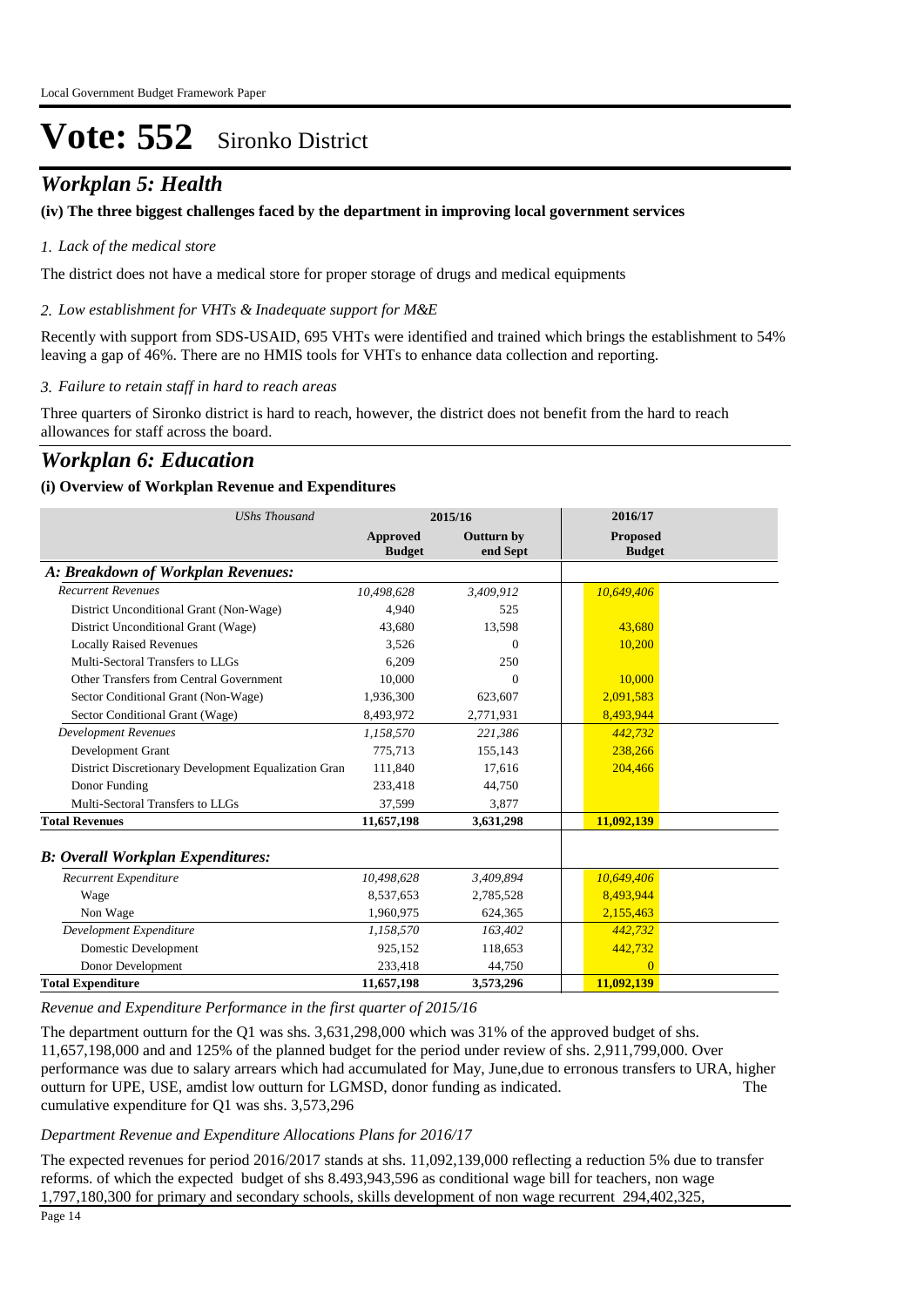### *Workplan 6: Education*

development grant of 330,892,485.

#### **(ii) Summary of Past and Planned Workplan Outputs**

#### *Physical Performance in the first quarter of 2015/16*

Teachers' house Construction at Bumulegi P/s in Bugitimwa S/c, Bumulegi parish - under SFG, Physical site assessment in preparation for BOQs for construction of Teachers houses,classroom and pit latrine construction was done and Rolled over projects for F/Y 2014/2015 monitored by social services committee and techincal staff. Payment of retention for some sites done

#### *Plans for 2016/17 by Vote Function*

The expected outputs for the period 2016/2017 will include; Payment of salary to 1249 primary and 250 secondary teachers, 5 district staff, construction of 5 stance pit latrine at Buzelobi and Bugiboni each at 20,733,064, Completion of 4 classrooms and supply of 54 desks to Bugimagu at 56,800,000, Mahempe and Kibira respectively at 46, 313,178 including supply of 54 desks to each school and purchase of a double cabin pick up at 140,000,000.

#### *Medium Term Plans and Links to the Development Plan*

The medium term plans in line with the DDP priorities intervetions will focus on Classrooms, pit latrines, staff quarters, furniture, transport equipment for DEO(vehicle-double cabin pick up, routine inspection, and monitoring the perofrmance in both primary and secondary schools.

#### **(iii) Details of Off-Budget Activities carried out by NGOs, Central Government, the Private Sector and Donors**

No off -budget support has been confirmed to sector for the period 2016/17 because no development partners have showed up yet.

#### **(iv) The three biggest challenges faced by the department in improving local government services**

#### *Inadequate infrastructure in primary schools 1.*

Whereas our intervention areas are well known and critical foristance latrine construction in schools the budget provided can not even handle athird of the needs arising. In addition our unit cost is high due to poor and water logged soils

#### *lack of parents' support to the learning of their children in schools 2.*

Some are not sending to children regularly to attend school and do not provide the necessary scholastic materials for use at school.

#### *In adequate staffing 3.*

Teacher pupil ratio is high in some schools and attracting teachers to hard to reach schools is abig challenge.The headquarter staff are also inadequate.

## *Workplan 7a: Roads and Engineering*

| UShs Thousand                           |                           | 2015/16                       | 2016/17                          |  |
|-----------------------------------------|---------------------------|-------------------------------|----------------------------------|--|
|                                         | Approved<br><b>Budget</b> | <b>Outturn by</b><br>end Sept | <b>Proposed</b><br><b>Budget</b> |  |
| A: Breakdown of Workplan Revenues:      |                           |                               |                                  |  |
| <b>Recurrent Revenues</b>               | 899.695                   | 246,487                       | 768,680                          |  |
| District Unconditional Grant (Non-Wage) | 4,622                     | 17,000                        |                                  |  |
| District Unconditional Grant (Wage)     | 47.750                    | 17.412                        | 47,750                           |  |
| <b>Locally Raised Revenues</b>          | 4.550                     | $\Omega$                      | 6.000                            |  |
| Multi-Sectoral Transfers to LLGs        | 100.759                   | 2.980                         |                                  |  |
| Other Transfers from Central Government | 742,015                   | 209,094                       | 714,930                          |  |
| <b>Development Revenues</b>             | 225.333                   | 35.169                        | 259,606                          |  |
| Development Grant                       | 118,041                   | 23,608                        |                                  |  |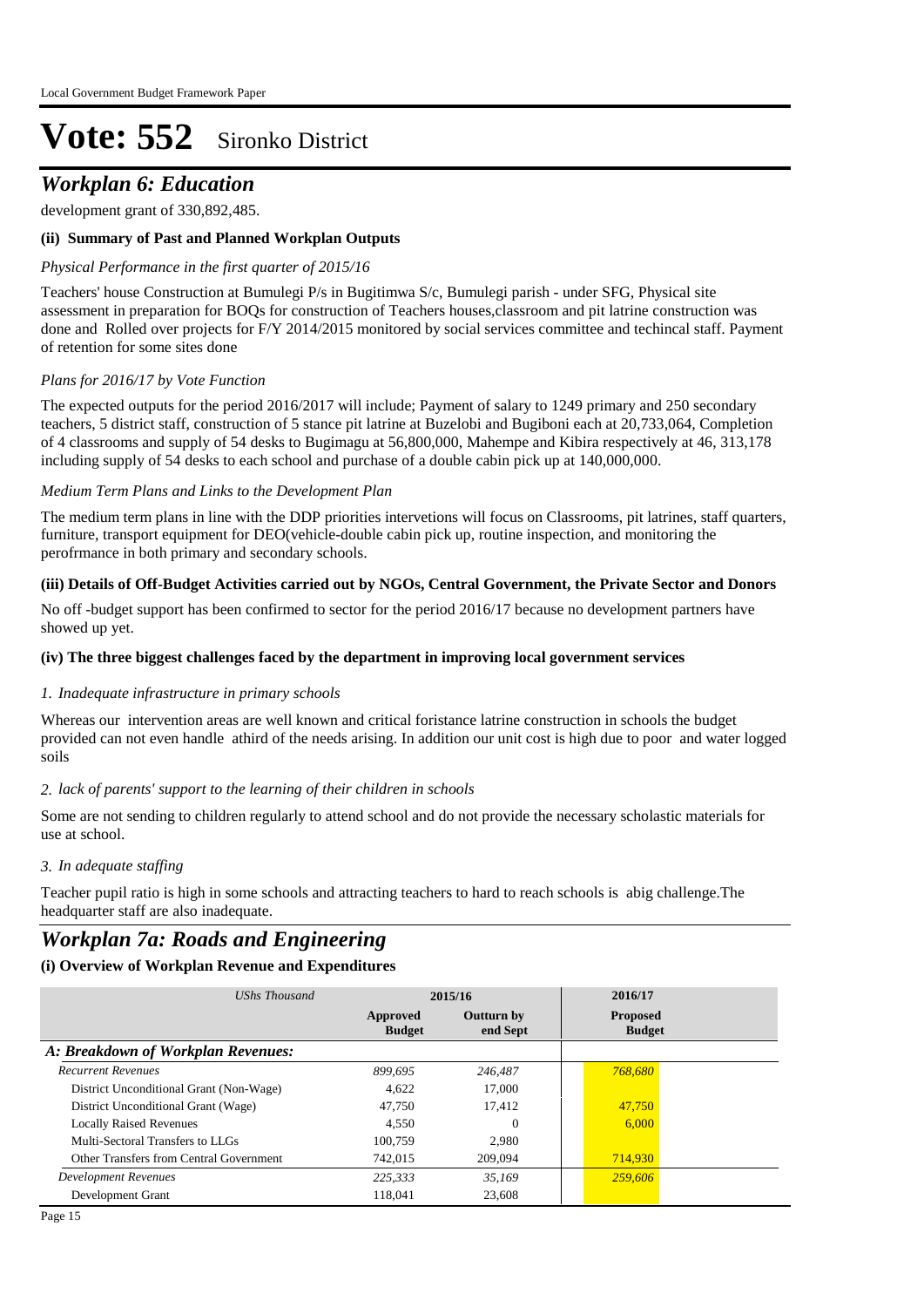## *Workplan 7a: Roads and Engineering*

| ┻                                                    | o                    | o                         |                               |                                  |  |
|------------------------------------------------------|----------------------|---------------------------|-------------------------------|----------------------------------|--|
|                                                      | <b>UShs Thousand</b> |                           | 2015/16                       | 2016/17                          |  |
|                                                      |                      | Approved<br><b>Budget</b> | <b>Outturn by</b><br>end Sept | <b>Proposed</b><br><b>Budget</b> |  |
| District Discretionary Development Equalization Gran |                      | 20,178                    | 10,301                        | 156,744                          |  |
| Multi-Sectoral Transfers to LLGs                     |                      | 40,000                    | 1,260                         |                                  |  |
| <b>Other Transfers from Central Government</b>       |                      | 47,113                    | 0                             |                                  |  |
| Urban Discretionary Development Equalization Grant   |                      |                           | 0                             | 102,862                          |  |
| <b>Total Revenues</b>                                |                      | 1,125,028                 | 281,656                       | 1,028,286                        |  |
| <b>B: Overall Workplan Expenditures:</b>             |                      |                           |                               |                                  |  |
| Recurrent Expenditure                                |                      | 899,695                   | 245,827                       | 768,680                          |  |
| Wage                                                 |                      | 56,150                    | 17,412                        | 47.750                           |  |
| Non Wage                                             |                      | 843,546                   | 228,415                       | 720,930                          |  |
| Development Expenditure                              |                      | 225,333                   | 24,020                        | 259,606                          |  |
| Domestic Development                                 |                      | 225,333                   | 24,020                        | 259,606                          |  |
| Donor Development                                    |                      | $\Omega$                  | $\Omega$                      | $\Omega$                         |  |
| <b>Total Expenditure</b>                             |                      | 1,125,028                 | 269,847                       | 1,028,286                        |  |

#### *Revenue and Expenditure Performance in the first quarter of 2015/16*

The department outturn for the Q1 was shs. 281,656,000 which was 25% of the approved budget of shs. 1,125,028,000 and and 100% of the planned budget for the period under review of shs. 281,257,000. However, despite that there was an over outturn for wage due salary arrears for the month of June 2015 which was not paid due to erronous transfers of wage funds to URA by the office of the Accountant general, LGMSD, other government transfers (URF) allocation which were based on the need,

#### *Department Revenue and Expenditure Allocations Plans for 2016/17*

The expected revenues for the period 2016/17 stands at shs.1,028,286,000 which refelcts a reduction of 9% as compared the budget for the FY2015/16 due to reforms in the grant transfers particulary the the normal road fund and PRDP 3 priority sector intervetions which have focues more on household livelihood improvement with little allocation the infrastructure improvement.

#### **(ii) Summary of Past and Planned Workplan Outputs**

#### *Physical Performance in the first quarter of 2015/16*

17 Km of Routine Maintenance (10 Km Sironko - Bugusege in Southern ward in Sironko T.C, Buyaya,Bugwagi & Bumausi, in Nalusalaa S/C & Bumudu parish in Buwalasi, 4 Km Bukhulo Nakhuba in Budama & Mpogo parishes in Bukhulo Subcounty], 3.2 Km Bumudu - Namanyonyi in Bumudu parish in Buwalasi Subcounty], Vehicle No LG003 - 106 repaired, Spare parts supplied for Vehicle No LG 0004 - 106 & Tipper No LG 0002 - 106

#### *Plans for 2016/17 by Vote Function*

The planned physical output perofrmance as aligned to the DDPII continues to focus on routine roads maintenance using road gangs 226kms, periodic of maintenance of 5.6km (Nandere -Buhugu, routine mechanised roads works 65.7km, Sub county community Access roads improvement for the 19 LLGs, mechanical imprest for maintenance of road equipment as well as community moblization on roa works.

#### *Medium Term Plans and Links to the Development Plan*

The medium terms plans will continue to focus as prioritised in the DDPII will be routine maintence of community access roads especially those leading to rich agrci production areas in Buteza, Bugitimwa, Masaba, Butandiga, Bumalimba, Buwasa, Bunyafwa, Buyobo, Busulani, periodic road maintnence, constrcution of bridges, sealling of section of key community access roads, and maintenance of the roads equipments.

#### **(iii) Details of Off-Budget Activities carried out by NGOs, Central Government, the Private Sector and Donors**

No- off budget suuport has been communicated to the sector.

#### **(iv) The three biggest challenges faced by the department in improving local government services**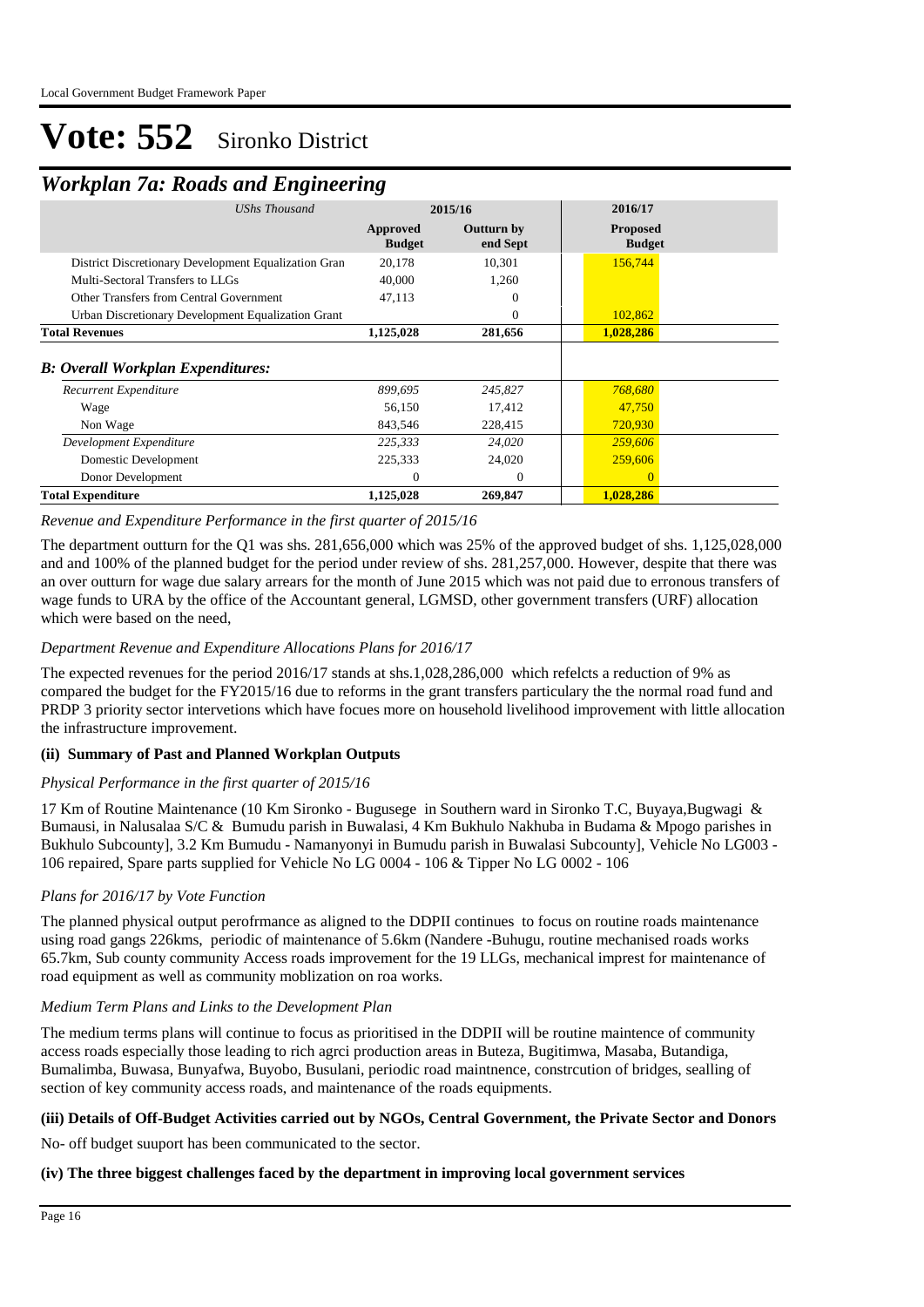## *Workplan 7a: Roads and Engineering*

#### *Weak road equipment 1.*

The Currenet road equipments are weak that they cannot be used on heavy road works

#### *Poor quality of gravel 2.*

There limited borrow pit for gravel in the district which makes haulage very expensive.

#### *Budget cuts 3.*

The abrupt budgets affect the achievement of target for roads improvement.

### *Workplan 7b: Water*

#### **(i) Overview of Workplan Revenue and Expenditures**

| <b>UShs Thousand</b>                                 | 2015/16                   |                               | 2016/17                          |  |
|------------------------------------------------------|---------------------------|-------------------------------|----------------------------------|--|
|                                                      | Approved<br><b>Budget</b> | <b>Outturn by</b><br>end Sept | <b>Proposed</b><br><b>Budget</b> |  |
| A: Breakdown of Workplan Revenues:                   |                           |                               |                                  |  |
| <b>Recurrent Revenues</b>                            | 70.073                    | 5,413                         | 82,367                           |  |
| District Unconditional Grant (Wage)                  | 12,581                    | 5,163                         | 47,750                           |  |
| Multi-Sectoral Transfers to LLGs                     | 57,492                    | 250                           |                                  |  |
| Sector Conditional Grant (Non-Wage)                  | $\Omega$                  | $\Omega$                      | 34,617                           |  |
| <b>Development Revenues</b>                          | 526.398                   | 98,498                        | 302,489                          |  |
| Development Grant                                    | 437,850                   | 87,570                        | 261,964                          |  |
| District Discretionary Development Equalization Gran |                           | $\Omega$                      | 18,525                           |  |
| Multi-Sectoral Transfers to LLGs                     | 66,548                    | 5,428                         |                                  |  |
| <b>Transitional Development Grant</b>                | 22,000                    | 5,500                         | 22,000                           |  |
| <b>Total Revenues</b>                                | 596,471                   | 103,911                       | 384,857                          |  |
| <b>B: Overall Workplan Expenditures:</b>             |                           |                               |                                  |  |
| Recurrent Expenditure                                | 92,073                    | 6.163                         | 82,367                           |  |
| Wage                                                 | 12,581                    | 5,163                         | 47,750                           |  |
| Non Wage                                             | 79,492                    | 1,000                         | 34,617                           |  |
| Development Expenditure                              | 504,398                   | 92,424                        | 302,489                          |  |
| Domestic Development                                 | 504,398                   | 92,424                        | 302,489                          |  |
| Donor Development                                    | $\Omega$                  | $\theta$                      | 0                                |  |
| <b>Total Expenditure</b>                             | 596,471                   | 98,587                        | 384,857                          |  |

#### *Revenue and Expenditure Performance in the first quarter of 2015/16*

The department outturn for the Q1 was shs. 103,911,000 which was 17% of the approved budget of shs. 596,911,000 and and 70% of the planned budget for the period under review of shs. 149,118,000. under performance was due to low outturn for rural water grant, multisectoral transfers for LLGs. However, despite that there was ana over outturn for wage due salary arrears for the month of June 2015 which was not paid due to erronous transfers of wage funds to URA by the office of the Accountant gener

#### *Department Revenue and Expenditure Allocations Plans for 2016/17*

The expected revenues for the FY2016/17 stands at shs.384,857,000 reflecting a reduction of 35%, as compared to the FY2015/16, due to reduction in the allocation for the rural water grant arising from the transfers reforms.

#### **(ii) Summary of Past and Planned Workplan Outputs**

#### *Physical Performance in the first quarter of 2015/16*

19 Old sources tested for water quarlity, 50 Construction Visits made in all constructions (Old & New), 1 District water supply and sanitation coordination committee meetings held ,3 District water office monthly meetings held at water office, 1 Social mobilisers meetings held, 1 Planning and advocacy meeting at District Headquarter, support post construction committees, inspected all water points, facilitated water quality testing for 20 old and 20 new water facilities, paid outstanding obliga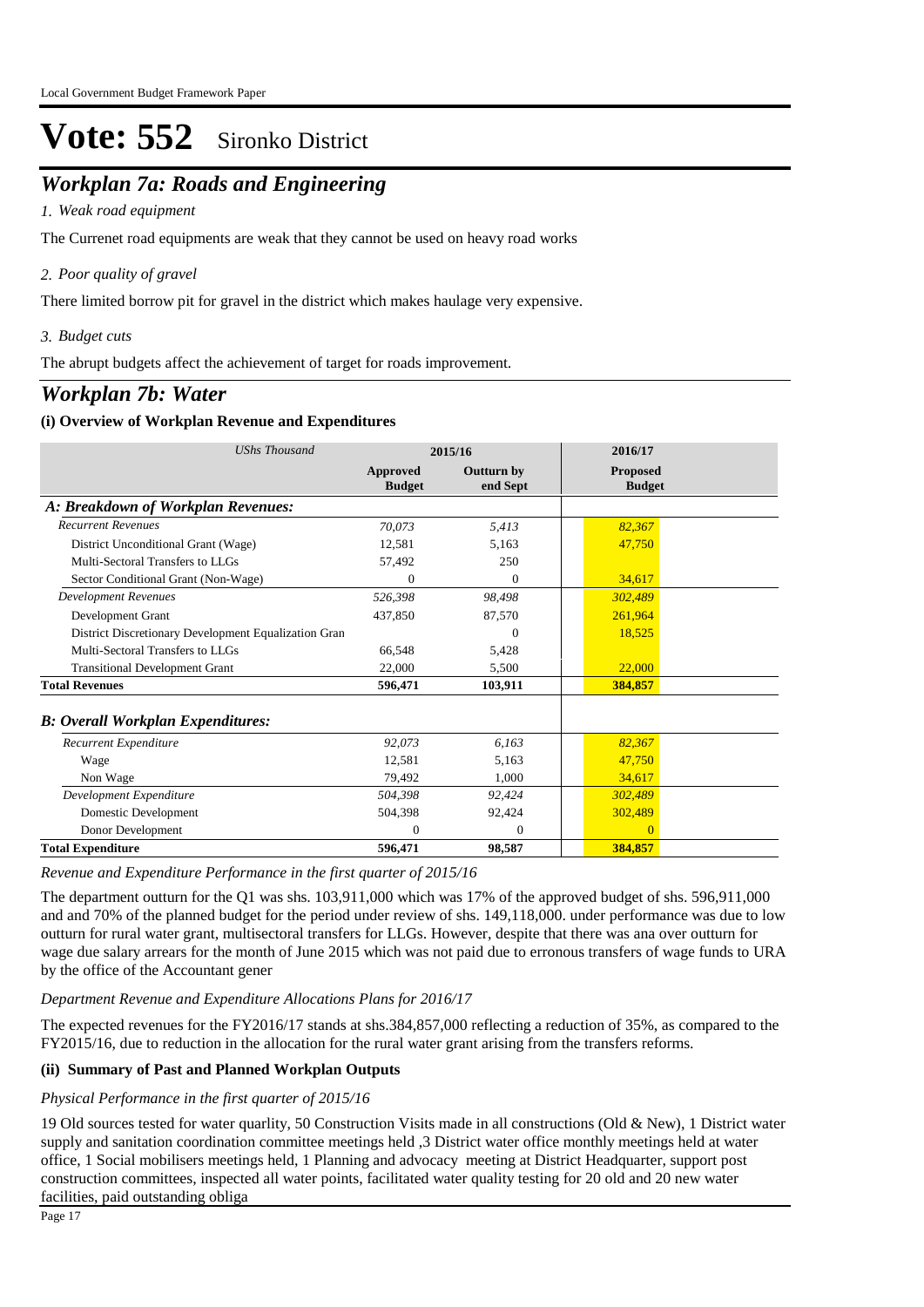## *Workplan 7b: Water*

#### *Plans for 2016/17 by Vote Function*

The key outputs for the period 2016/17 includes;borehole driling, and rehabilitation, GFS extension, hygiene and sanitation campiagns, construction of hygiene and sanitation faciltities in rural growth centres.

*Medium Term Plans and Links to the Development Plan*

The medium term plans will continue to focus on borehole driling, and rehabilitation, GFS Extension, hygiene and sanitation campiagns, construction of hygiene and sanitation faciltities in rural growth centre.

#### **(iii) Details of Off-Budget Activities carried out by NGOs, Central Government, the Private Sector and Donors**

No off budget activities under the sector are expected during the period 2016/17.

#### **(iv) The three biggest challenges faced by the department in improving local government services**

#### *Community contribution 1.*

Most communities are not willing to make contributions towards capital investments.

#### *O&M for water facilties 2.*

Most communities have failed to meet the maintenance contribution for the water facilities

#### *exhaustion of point water sources 3.*

There is need to consider GFS extensions because most springs water potential have all been protected.

### *Workplan 8: Natural Resources*

#### **(i) Overview of Workplan Revenue and Expenditures**

| <b>UShs Thousand</b>                                 |                           | 2015/16                       | 2016/17                          |
|------------------------------------------------------|---------------------------|-------------------------------|----------------------------------|
|                                                      | Approved<br><b>Budget</b> | <b>Outturn by</b><br>end Sept | <b>Proposed</b><br><b>Budget</b> |
| A: Breakdown of Workplan Revenues:                   |                           |                               |                                  |
| <b>Recurrent Revenues</b>                            | 119,822                   | 31,877                        | 89,452                           |
| District Unconditional Grant (Non-Wage)              | 21,515                    | $\Omega$                      | 6.000                            |
| District Unconditional Grant (Wage)                  | 61,711                    | 24,747                        | 61,711                           |
| <b>Locally Raised Revenues</b>                       | 9,100                     | 706                           | 12,000                           |
| Multi-Sectoral Transfers to LLGs                     | 1.800                     | $\Omega$                      |                                  |
| Sector Conditional Grant (Non-Wage)                  | 25,696                    | 6,424                         | 9,741                            |
| <b>Development Revenues</b>                          | 18.154                    | 0                             | 37,051                           |
| District Discretionary Development Equalization Gran | 10,500                    | 0                             | 37,051                           |
| Multi-Sectoral Transfers to LLGs                     | 7,654                     | 0                             |                                  |
| <b>Total Revenues</b>                                | 137,976                   | 31,877                        | 126,503                          |
| B: Overall Workplan Expenditures:                    |                           |                               |                                  |
| Recurrent Expenditure                                | 119,822                   | 29,962                        | 89,452                           |
| Wage                                                 | 61.711                    | 24,747                        | 61,711                           |
| Non Wage                                             | 58,111                    | 5,215                         | 27,741                           |
| Development Expenditure                              | 18,154                    | 0                             | 37,051                           |
| Domestic Development                                 | 18,154                    | $\Omega$                      | 37,051                           |
| Donor Development                                    | $\Omega$                  | $\mathbf{0}$                  |                                  |
| <b>Total Expenditure</b>                             | 137,976                   | 29,962                        | 126.503                          |

*Revenue and Expenditure Performance in the first quarter of 2015/16*

The departmental outturn for the first quarter was shs. 31,877,000 which was 23% of the apporved budget of shs. 137,976,000 and 92% of the planned budget for Q1 under performance was attributed to none allocation of local revenue, unconditional nonwage, LGMSD, and multisectoral transfers to LLGs to the department during the period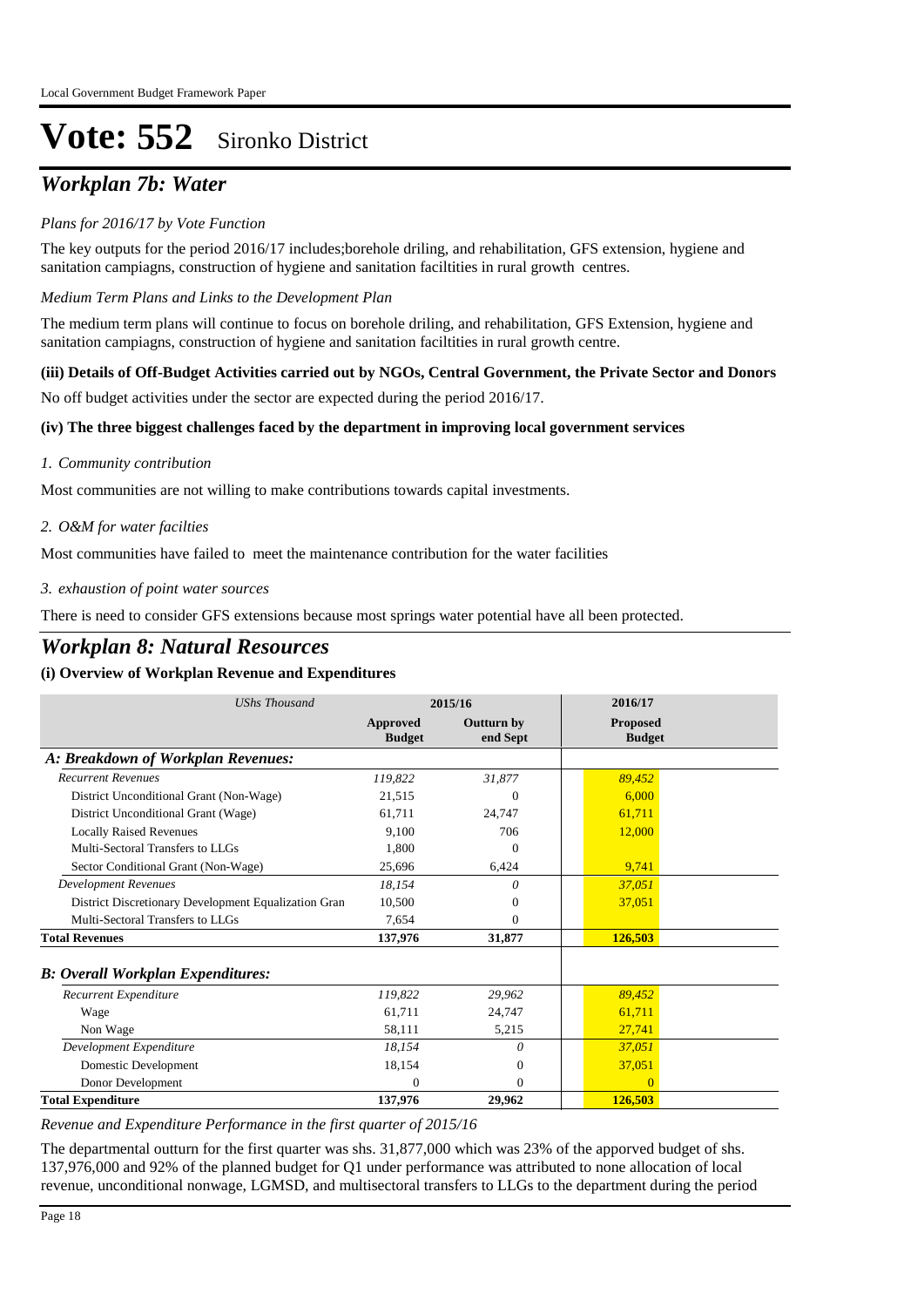### *Workplan 8: Natural Resources*

under review. The cumulatve expenditrue for the department was shs. 29,962,000 which was 22% of the approved expenditure and 87% of the planned expenditure for Q1. Bal

#### *Department Revenue and Expenditure Allocations Plans for 2016/17*

The expected renues for the period 2016/17 is shs. 126,503,000 reflecting a reduction in the budget of 8% due to reduction in the allocation of district discretionery equalization grant. Which is expected to be enhance under NUSAF 3 whose IPFs have not yet been communicated.

#### **(ii) Summary of Past and Planned Workplan Outputs**

#### *Physical Performance in the first quarter of 2015/16*

The key physical perofrmance highlights included; certification of projects on envinronmental compliance issues, mentored STPCs to develop climate change plans for all LLGs

#### *Plans for 2016/17 by Vote Function*

The key outputs for the period 2016/17 will include; surveying and titling of 5 institutional land i.e Buteza HCIII, Sironko township p/s and sironko high, Bumirisa Seed secondary school, salikwa p/s, training community men and women on climate change adaptation, conducting forestry compliance inpsections,quarterly monitoring of physical planning activities.

#### *Medium Term Plans and Links to the Development Plan*

The medium term plans in line with the DDP priorities will focus on Climate changes adaptation interventions, i.e tree planting, restoration of fragile ecosystems, titling of institutional land, physical planning of Mutufu tc, Buteza, Patto, Buweri, and Bugusege, Compliance inspections for environment and forestry sectors.training of men and women on environment conservation.

#### **(iii) Details of Off-Budget Activities carried out by NGOs, Central Government, the Private Sector and Donors**

The expected off- Budget support includes;JICA, AWOJA project catchment area,

#### **(iv) The three biggest challenges faced by the department in improving local government services**

#### *Lack of critical staff in the department 1.*

There is no critical staff in the department i.e Cartographer, and staff surveyor.

#### *Inadequate funding 2.*

Currently the forestry sector, has no direct conditional grant to implemented priority interventions in sector.

*3.*

### *Workplan 9: Community Based Services*

| UShs Thousand                           |                           | 2015/16                       | 2016/17                          |  |  |
|-----------------------------------------|---------------------------|-------------------------------|----------------------------------|--|--|
|                                         | Approved<br><b>Budget</b> | <b>Outturn by</b><br>end Sept | <b>Proposed</b><br><b>Budget</b> |  |  |
| A: Breakdown of Workplan Revenues:      |                           |                               |                                  |  |  |
| <b>Recurrent Revenues</b>               | 498.838                   | 87.876                        | 442,822                          |  |  |
| District Unconditional Grant (Non-Wage) | 7.462                     | 0                             | 2.368                            |  |  |
| District Unconditional Grant (Wage)     | 140.434                   | 61.619                        | 140,434                          |  |  |
| <b>Locally Raised Revenues</b>          | 13.825                    | 0                             | 20,830                           |  |  |
| Multi-Sectoral Transfers to LLGs        | 55,705                    | 3.832                         |                                  |  |  |
| Other Transfers from Central Government | 217,017                   | 3.720                         | 217,017                          |  |  |
| Sector Conditional Grant (Non-Wage)     | 64,394                    | 18.705                        | 62,173                           |  |  |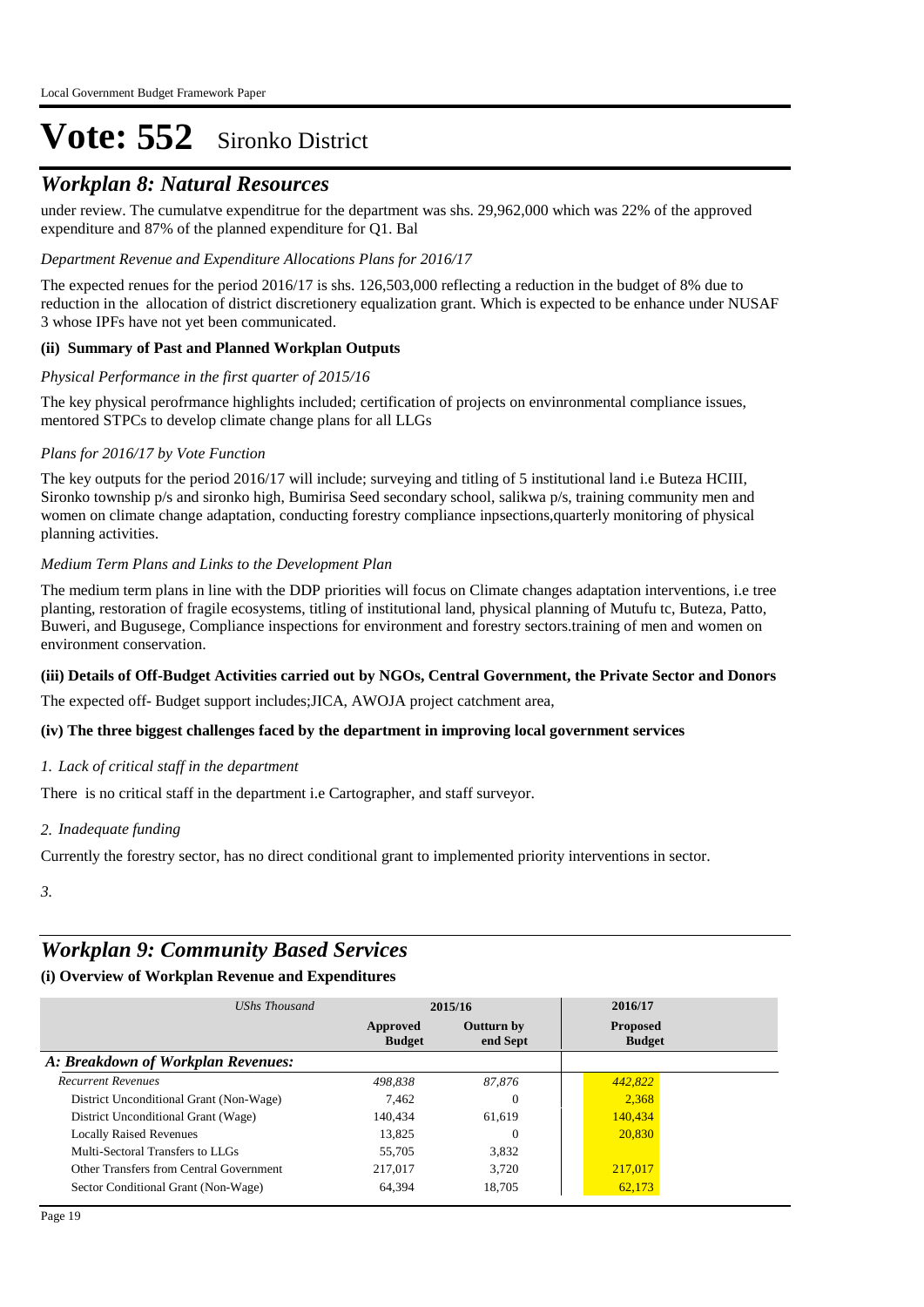### *Workplan 9: Community Based Services*

| <b>UShs Thousand</b>                                 |                           | 2015/16                       | 2016/17                          |
|------------------------------------------------------|---------------------------|-------------------------------|----------------------------------|
|                                                      |                           |                               |                                  |
|                                                      | Approved<br><b>Budget</b> | <b>Outturn by</b><br>end Sept | <b>Proposed</b><br><b>Budget</b> |
| <b>Development Revenues</b>                          | 183,229                   | 13,608                        | 54,796                           |
| District Discretionary Development Equalization Gran | 54,796                    | 13,608                        | 54,796                           |
| Donor Funding                                        | 106,633                   | $\Omega$                      |                                  |
| Multi-Sectoral Transfers to LLGs                     | 1,800                     | $\Omega$                      |                                  |
| Other Transfers from Central Government              | 20,000                    | $\mathbf{0}$                  |                                  |
| <b>Total Revenues</b>                                | 682,067                   | 101,483                       | 497,618                          |
|                                                      |                           |                               |                                  |
| <b>B: Overall Workplan Expenditures:</b>             |                           |                               |                                  |
| Recurrent Expenditure                                | 498,838                   | 87,608                        | 442,822                          |
| Wage                                                 | 158,285                   | 61,619                        | 140,434                          |
| Non Wage                                             | 340,553                   | 25,989                        | 302,388                          |
| Development Expenditure                              | 183,229                   | $\theta$                      | 54,796                           |
| Domestic Development                                 | 76,596                    | $\theta$                      | 54,796                           |
| Donor Development                                    | 106,633                   | $\Omega$                      |                                  |
| <b>Total Expenditure</b>                             | 682,067                   | 87,608                        | 497,618                          |

#### *Revenue and Expenditure Performance in the first quarter of 2015/16*

The departmental outturn for the first quarter was shs. 101,483,000 which was 15% of the approved budget budget fo shs. 682,067,000 and 60 % of the planned budget for period under review of shs. 170,517,000. The low performance was attributed to non allocation of localrevenue, unconditional nonwage, and youth livelihood suport programme (YLP), Donor funds mainly SDS which hadhad phased out support to the sector activites under OVC. The cumulative expenditure for the period under review was shs.

#### *Department Revenue and Expenditure Allocations Plans for 2016/17*

The proposed budget for FY 2016-17 is 497,618,000 which reflects 27% reduction as compaired to FY2015/16 budget of 682,067,000= ,The reduction of 1.The reduction is due to closure of OVC support under SDS-SUNRISE and none inclusion of PCY IPF in the Budget for financial year 2016/17.

#### **(ii) Summary of Past and Planned Workplan Outputs**

#### *Physical Performance in the first quarter of 2015/16*

1 Performance Report generatted and submited to line ministry of Gender,Youth day Celebrations attended, YLP stakeholders meeting held ,21 YLP groups submitted to Ministry of gender for approval and funding to tune of 156,081,618=,Recovered 13,509,350= under YLP,adult learning continued,monitoring of four PWD funded in the quarter done as follows: Napyo in Nalusala S/C(local goats 1,450 000=),Mushembe in Bukyambi S/C(improved goats 1,700,000=), Makudu in Buyobo S/C(local goats 1,450,000=), Bu

#### *Plans for 2016/17 by Vote Function*

The expected outputs will include; Salaries paid to all Community staff,4 Performance Reports generatted and submited to line ministry of Gender

1500 FAL Learners trainedd,21 youth groups funded under YLP and recoveries made ,500 children settled and 48 juvenile cases handled, 16 Pwd projects served under spencial grant,16 community groups served under CDD,21 community Development workers supported in community mobilisation,21 youth,women,PWD&Older persons councils supported,1Circumcision lau

#### *Medium Term Plans and Links to the Development Plan*

1500 FAL Learners trainedd,21 youth groups funded under YLP and recoveries made ,500 children settled and 48 juvenile cases handled, 16 Pwd projects served under spencial grant,16 community groups served under CDD,21 community Development workers supported in community mobilisation,21 youth,women,PWD&Older persons councils supported,1Circumcision launch marked,6 labour disputes handled,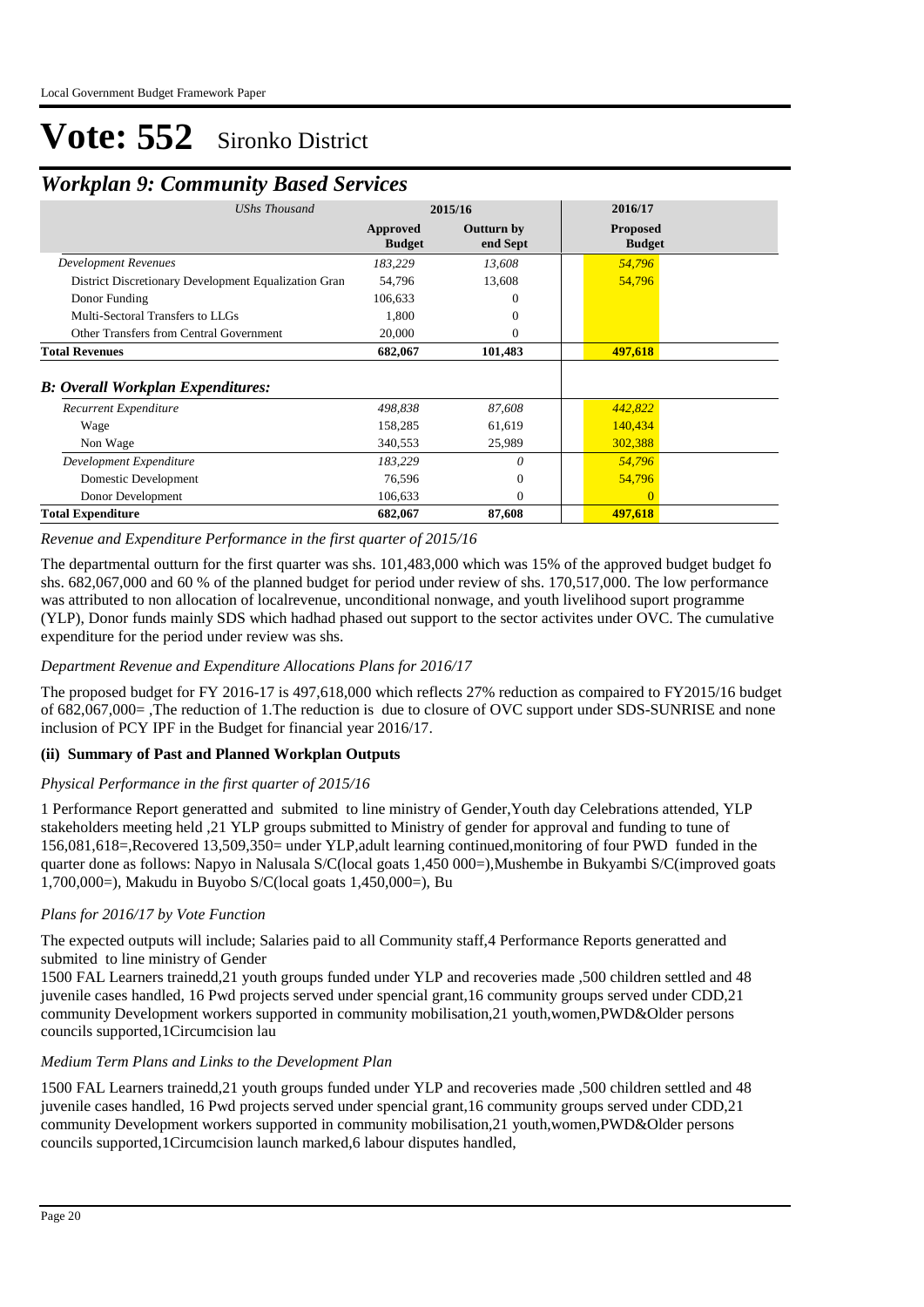### *Workplan 9: Community Based Services*

#### **(iii) Details of Off-Budget Activities carried out by NGOs, Central Government, the Private Sector and Donors**

There is a proposal for UNICEF to build CDOs capacity to implement Nutrition and food security intervention in the district

#### **(iv) The three biggest challenges faced by the department in improving local government services**

#### *Few staff with inadquate tools and equipment 1.*

The structure as provided for in Social Development Sector at district level is not fully filled due to limited funding.The CDOs do not have transport facilities and some lack office accomodation

#### *Indquate funding 2.*

Besides sectoral grants,Other sections of the department eg Labour ,Older Persons,Children hardly receive any funding thereby affecting quality service delivery

#### *High community Expectations and poverty 3.*

There are some households in dire need for welfare services amidst constraits of the department to adquately handle leading to less ownership and sustainability of programmes.Weak governance within groups exercebates poverty among the vulnerable.

### *Workplan 10: Planning*

#### **(i) Overview of Workplan Revenue and Expenditures**

| <b>UShs Thousand</b>                                 |                                  | 2015/16                       | 2016/17                          |  |
|------------------------------------------------------|----------------------------------|-------------------------------|----------------------------------|--|
|                                                      | <b>Approved</b><br><b>Budget</b> | <b>Outturn by</b><br>end Sept | <b>Proposed</b><br><b>Budget</b> |  |
| A: Breakdown of Workplan Revenues:                   |                                  |                               |                                  |  |
| <b>Recurrent Revenues</b>                            | 102,903                          | 21,702                        | 69,409                           |  |
| District Unconditional Grant (Non-Wage)              | 35,460                           | 400                           | 35,460                           |  |
| District Unconditional Grant (Wage)                  | 20.753                           | 10.092                        | 20,753                           |  |
| <b>Locally Raised Revenues</b>                       | 5.687                            | 800                           | 13,196                           |  |
| Multi-Sectoral Transfers to LLGs                     | 13.330                           | 3,342                         |                                  |  |
| Support Services Conditional Grant (Non-Wage)        | 27,674                           | 7,068                         |                                  |  |
| <b>Development Revenues</b>                          | 19,411                           | 16,160                        | 37,728                           |  |
| District Discretionary Development Equalization Gran | 10.740                           | 16,000                        | 37,728                           |  |
| <b>Locally Raised Revenues</b>                       | 7,160                            | $\Omega$                      |                                  |  |
| Multi-Sectoral Transfers to LLGs                     | 1.511                            | 160                           |                                  |  |
| <b>Total Revenues</b>                                | 122,314                          | 37,862                        | 107,137                          |  |
| <b>B</b> : Overall Workplan Expenditures:            |                                  |                               |                                  |  |
| Recurrent Expenditure                                | 102,903                          | 21,701                        | 69,409                           |  |
| Wage                                                 | 29,234                           | 10,092                        | 20,753                           |  |
| Non Wage                                             | 73,669                           | 11,609                        | 48.656                           |  |
| Development Expenditure                              | 19,411                           | 15,804                        | 37,728                           |  |
| Domestic Development                                 | 19,411                           | 15,804                        | 37,728                           |  |
| Donor Development                                    | $\Omega$                         | 0                             | $\Omega$                         |  |
| <b>Total Expenditure</b>                             | 122,314                          | 37,505                        | 107,137                          |  |

#### *Revenue and Expenditure Performance in the first quarter of 2015/16*

The district planning unit outturn as at 30th/9/2015 was shs 37,862,00, which was31% of the approved departmental budget of shs.122,314,000 and 124% of the planned budget fo shs.30,579,000. Over performance was attributed to wage arrears for the month of June 2014 which were not paid and theus paid in July 2015 and also LGMSD allocations to the departmental to address retention obligations for the projects implemented during FY2014/15 (pit latrine at the distrcit headquarters. The cumulative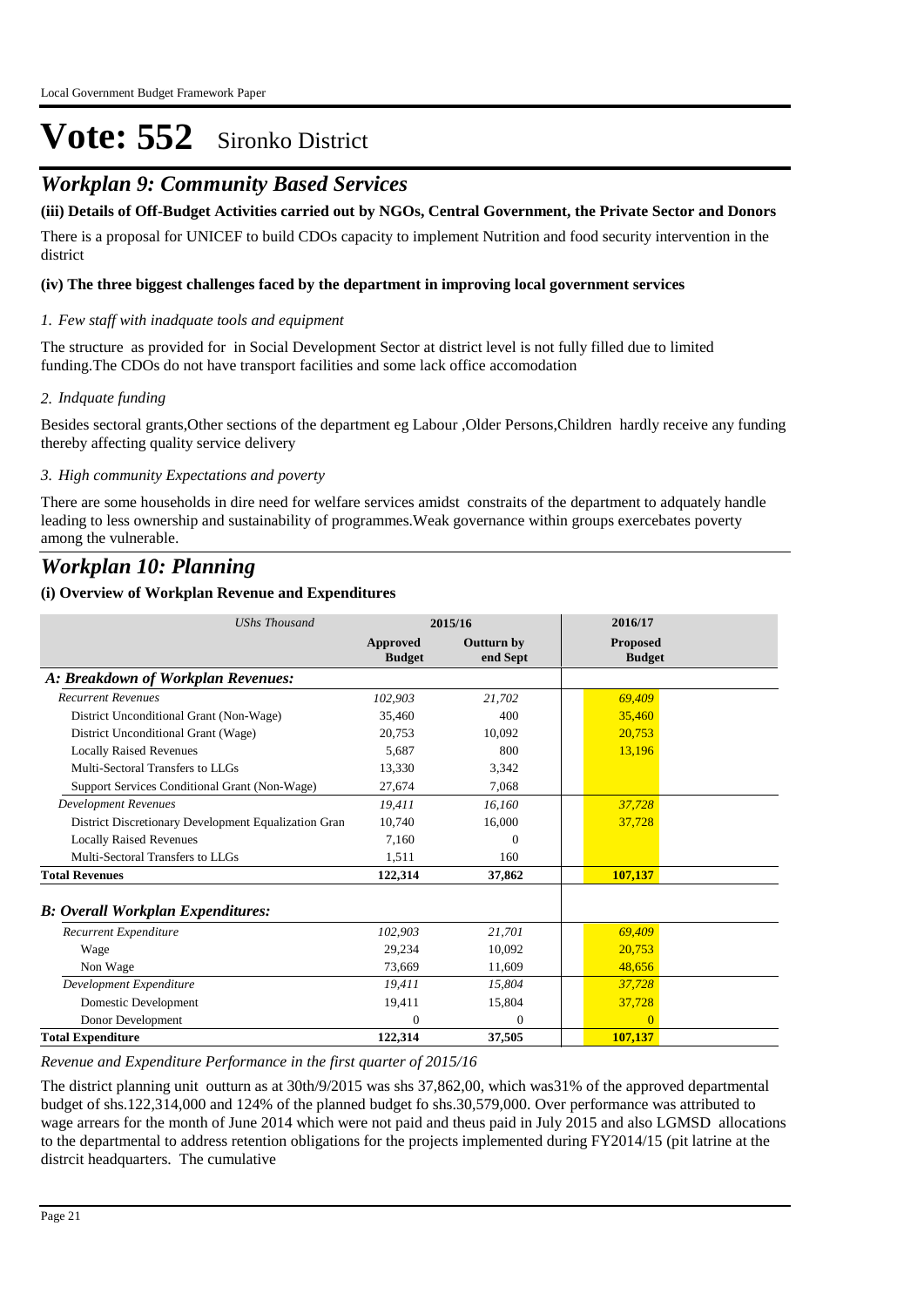## *Workplan 10: Planning*

#### *Department Revenue and Expenditure Allocations Plans for 2016/17*

The expected revenues for planning unit for the period 2016/17 stands at shs. 107,137,000 reflecting the 12% reduction as compared to that of FY2015/16. The reduction is due to changes in grants transfers mainly under the district discretonary transfers and nonwage. The expenditure plans are as indicated in the planned outputs below.

#### **(ii) Summary of Past and Planned Workplan Outputs**

#### *Physical Performance in the first quarter of 2015/16*

The key performance highlights for the quarter included; compilation of 3 set of DTPC minutes, multisectoral monitoring, montiored LGMSD projects.facilitated district management committee meeting under SDS programme and preparation of OBT documents/reports to the MoPFED.

#### *Plans for 2016/17 by Vote Function*

The key planned outputs for the period 2016/17 include; Preparation and annual workplans/ performance contract for the same period, preparation of four (4) quarterly perofrmance reports and their submission to the MoFPED, 12 set of DPTC minutes compiled and filed, retentions for PRDP 2 projects under administration paid, conducted four multisectoral monitoring trips and four quarterly reports prepared and shared, one position of population officer filled in the district planning unit, 3 desktop

#### *Medium Term Plans and Links to the Development Plan*

The medium term plans will continue to focus on Coordination of the district planning process, secretariat for DTPC, spearing the monitoring and evaluation function for government programmes, coordination of projects and programmes -geared towards improving the quality of life of the people in the district, production of annual plans and budgets.

#### **(iii) Details of Off-Budget Activities carried out by NGOs, Central Government, the Private Sector and Donors**

No off Budget activities expected under the district planning unit for the period 2016/17. Most of the off- Budget support activities are in the sectors of Health, Education, Community based services, and Natural resources.

#### **(iv) The three biggest challenges faced by the department in improving local government services**

#### *Inadequate staffing level 1.*

Currently only the position of the District planner and stenographer are filled

#### *High cost of vehicle repairs 2.*

The district planning vehicle Reg. UG2959R is increasing getting grounded, thus maintenance cost amidst limited funds.

#### *obsolete equipments 3.*

The currently offices i.e computers and printers are old thus needs retooling mainly desktop computers and printers

### *Workplan 11: Internal Audit*

| UShs Thousand                           | 2015/16                   |                               | 2016/17                          |
|-----------------------------------------|---------------------------|-------------------------------|----------------------------------|
|                                         | Approved<br><b>Budget</b> | <b>Outturn by</b><br>end Sept | <b>Proposed</b><br><b>Budget</b> |
| A: Breakdown of Workplan Revenues:      |                           |                               |                                  |
| <b>Recurrent Revenues</b>               | 81.527                    | 22.145                        | 31.923                           |
| District Unconditional Grant (Non-Wage) | 6.056                     | 1.690                         |                                  |
| District Unconditional Grant (Wage)     | 22.828                    | 6.511                         | 22,828                           |
| <b>Locally Raised Revenues</b>          | 5,688                     | 1,355                         | 9.095                            |
| Multi-Sectoral Transfers to LLGs        | 46.956                    | 12,589                        |                                  |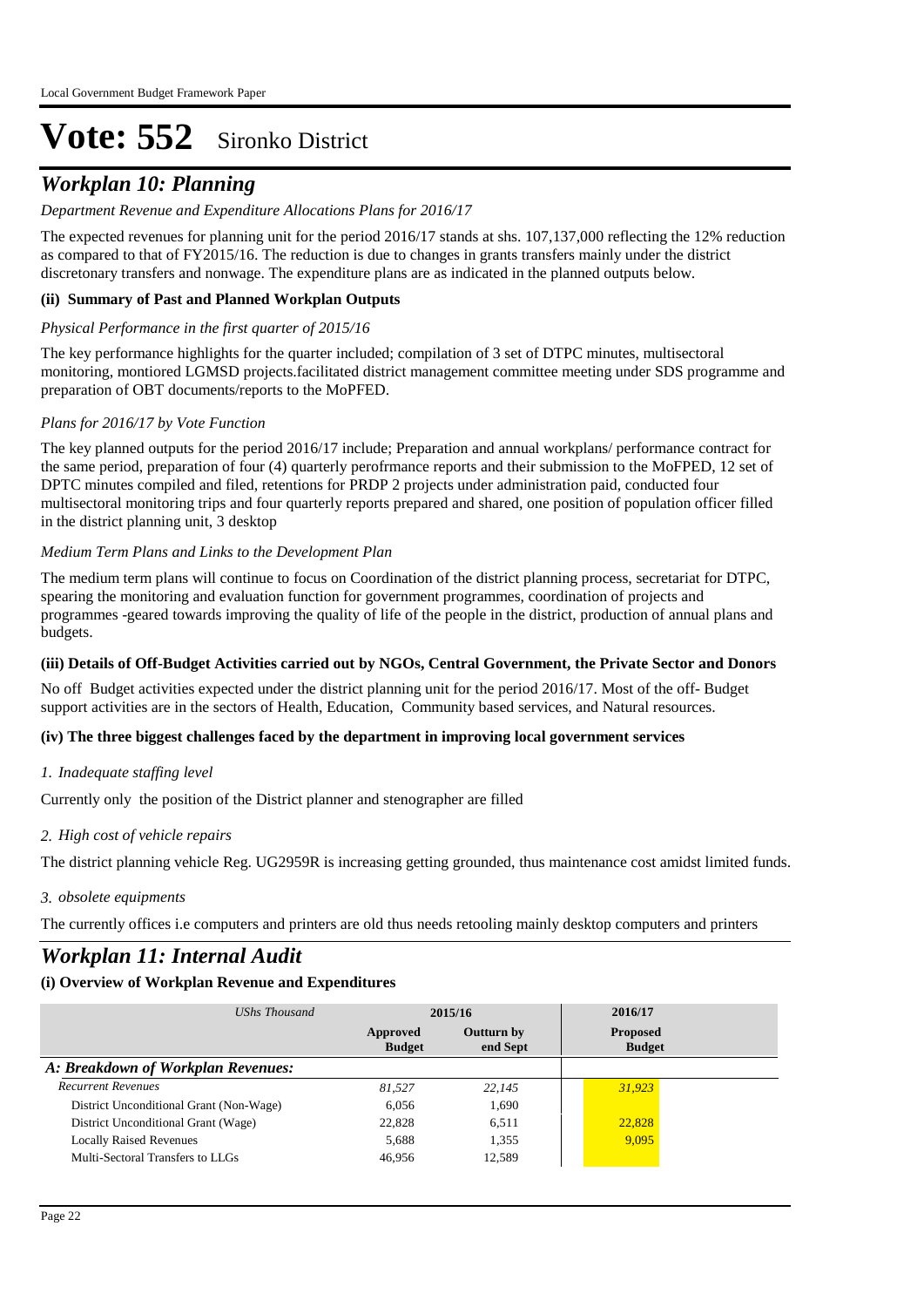### *Workplan 11: Internal Audit*

| <b>UShs Thousand</b>                     |                           | 2015/16                       | 2016/17                          |
|------------------------------------------|---------------------------|-------------------------------|----------------------------------|
|                                          | Approved<br><b>Budget</b> | <b>Outturn by</b><br>end Sept | <b>Proposed</b><br><b>Budget</b> |
| <b>Total Revenues</b>                    | 81,527                    | 22,145                        | 31,923                           |
| <b>B:</b> Overall Workplan Expenditures: |                           |                               |                                  |
| Recurrent Expenditure                    | 81,527                    | 22,145                        | 31,923                           |
| Wage                                     | 50,565                    | 16.490                        | 22,828                           |
| Non Wage                                 | 30,962                    | 5,655                         | 9,095                            |
| Development Expenditure                  | 0                         | 0                             | $\theta$                         |
| Domestic Development                     | 0                         | $\mathbf{0}$                  | $\Omega$                         |
| Donor Development                        | 0                         | $\Omega$                      | $\Omega$                         |
| <b>Total Expenditure</b>                 | 81,527                    | 22,145                        | 31,923                           |

#### *Revenue and Expenditure Performance in the first quarter of 2015/16*

The departmental quarterly outturn for first ended 30the September 2015 was shs.22,145,000 which was 27% of the approved budget of shs. 81,527,000 and 109% of the planned budget for the period under review of shs.20,383,000. Over performance was attributed to higher outtrn for unconditional nonwage for the quarter and the multisectoral transfers to LLGs. Mainly due to higher allocation of urban unconditional grant to auditor the section in Sironko Town council.

#### The departmental expenditure f

#### *Department Revenue and Expenditure Allocations Plans for 2016/17*

The expected revenues for Audit department for the period 2016 17 stands at shs. 31,923,000 refelcting 60.8% reductiont as compared to FY2015/16 budget due to n reduction in nonwage allocation to the unit. The planned expenditure will focus on; secondary schools are audited and guided on prudent financial management. Expenditure will be as per allocaations on the MTEFs i.eManagement of Audit office 22,828,000 for wage and Internal Audit function vote is allocated shs. 15,151,000 for internal aud

#### **(ii) Summary of Past and Planned Workplan Outputs**

#### *Physical Performance in the first quarter of 2015/16*

The outputs for the period under included; verification of road fund expenditure under force account, verification of desks supplied under education department to various schools (Butandiga, and Kiyanja primary schools, verification of inputs supplied to the district under OWC (Operation Wealth Creation).

#### *Plans for 2016/17 by Vote Function*

The planned outputs for the period 2016/17 will include; Payment salary for internal Audit staff, Quarterly departmental, Sub county, Health facilities, Audits conducted, value for money, Human resource/man power Audit conducted plans by vote function are Management of Audit office 22,828,000 for wage and Internal Audit function vote is allocated shs. 15,151,000 for internal auditi activities.

#### *Medium Term Plans and Links to the Development Plan*

The medium term plans continues to focus on Payment salary for internal Audit staff, Quarterly departmental, Sub county, Health facilities, Audits conducted, value for money, Human resource/man power Audit conducted

#### **(iii) Details of Off-Budget Activities carried out by NGOs, Central Government, the Private Sector and Donors**

No off-budget support has been communicated to the department for the period 2016/17

#### **(iv) The three biggest challenges faced by the department in improving local government services**

#### *Inadequate staffing level 1.*

Currently the Unit ia having only two staff in acting capacities.